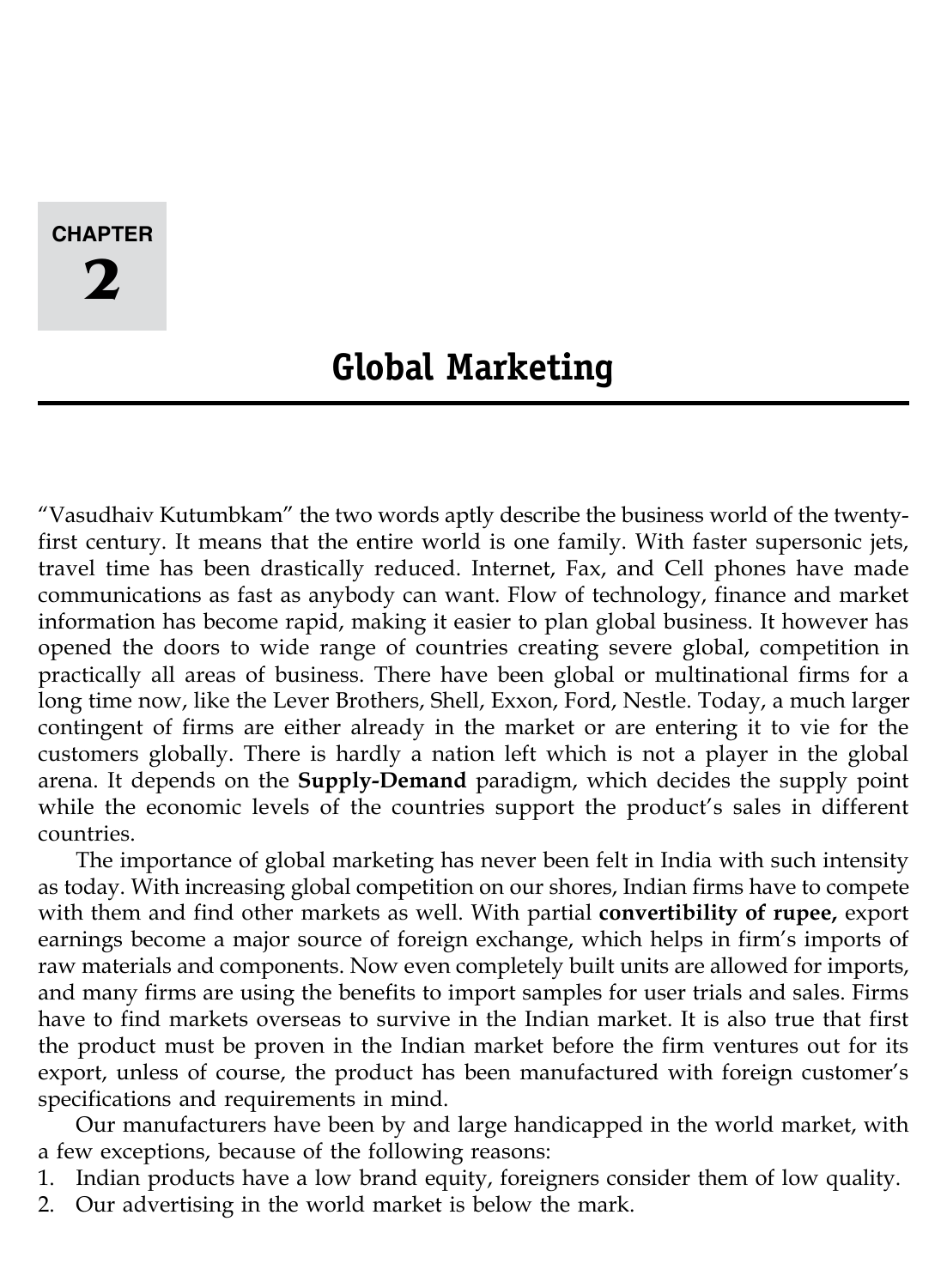Elastic would mean the ratio to be  $> 1$ Inelastic would mean the ratio to be < 1

The company can use time series analysis for projecting the future demand by understanding the past sales patterns. Market size analysis can be undertaken by the following methods as well.

- 1. Regression analysis by working out the relationships between demand and other economic indicators.
- 2. Analysis of the gap between demand and supply, usage, product line, distribution and competition gaps can be studied for the purpose.

Taking from the above guidelines, the company has to select the product to be sold in the selected global market.

In the past, companies were selecting products on the basis of production orientation. "What the company can make we will sell". In product groups where the demand exists and there is little or no competition the policy can still work. However, as is generally acknowledged, there is hardly any product with no competition, the policy would not work, because competitive companies will sell products needed by the customers and not what they make.

The next level of product selection comes from sales orientation with the hypothesis that what is sold in home country will sell in the host county as well, because the customers are having similar needs. This would not work today because different countries have different mindsets, consumer behaviour patterns and income levels.

Strategic marketing orientation would require the companies to select the product only what the customer wants and manufacture the same. This customer-centric approach is most likely to succeed as the company is just meeting an obvious or a dormant demand.

Product selection strategy would also have to take into account the host country's legal issues like safety, health hazards coverage as given below.

- 1. Legal factors like safety norms given by the host country government
- 2. Health based norms for food products, medicines
- 3. Cultural factors of product acceptance in the host country's markets like no perfumes, bath oils and suntan in Japan
- 4. Income levels or the economic factors
- 5. Cost of product modification as compared to its benefits

Summing up, the companies in the global market should realize that while standard market approach would mean maximum uniformity in product and other marketing strategies in countries they are selling the products, as it brings in minimizing of expenses, it will not work in today's severe competition and the companies must make product modifications as required in the host country.

#### **Global Pricing**

Companies should look at the following areas in fixing product prices in the global markets.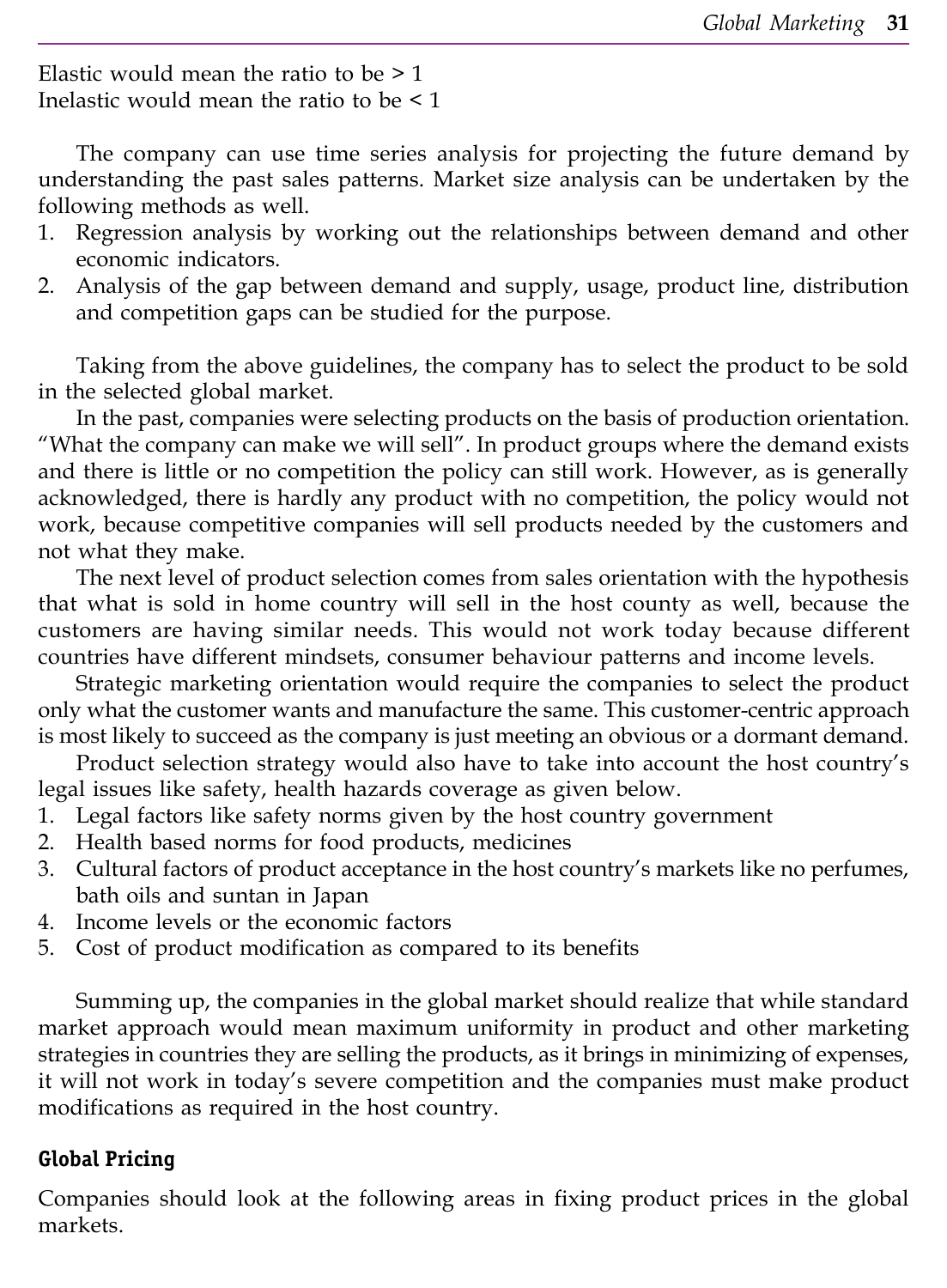In some countries the government sets the formula for price fixation. They give the maximum and minimum limits for prices. In some of the countries the degree of governmental intervention in pricing varies widely. In some there are price control rules. Products have different acceptance levels, brand equity and usage and all these contribute to the final product price. Global markets have mostly longer channels of distribution, which need to be given their commission, which becomes an add-on to the price. Countries have different tariff schedules that keep changing. These factors need to be considered for finalizing the prices.

The other areas of consideration in fixing the price are given below.

- 1. Rate of inflation
- 2. Replacement cost of the product
- 3. Currency stability—it is preferable to quote in hard currency like the dollar or the pound
- 4. The level of customer bargaining applicable in the country
- 5. The level of global competition

While it is the duty of the company to fix the price in the host country, at times the prices may be given to the first channel member, like a distributor, who can put a mark depending on the market situation for fixing the price. In other words, the distributor and retailer can put their own price on the product.

Companies can influence pricing of the product in its growth stage. However, product may be in different stages of life cycle in different countries. Currency value changes, customer preference changes—both contribute in product price fixation.

# **Promotion Plans**

Product sales can be promoted by using both the pull strategy of advertising and the push strategy of personal selling. In most cases, however, both the push and the pull strategies are used. In places where self-service is not prevalent it is better to have extensive use of push strategy. Besides the push strategy works well where the product is a highly priced, compared to the general per capita income of the place. It is used in places where advertising usage is restricted.

Global advertising, when standardized, brings about the following:

- 1. Cost benefits
- 2. Local level better quality
- 3. Fast entry in different countries

The company must take care in advertising in the global markets to ensure that the body copy of the advertising gets translated in the local language with the right nuances of the original copy. For instance, in China, old friend becomes former friend. A homely girl in England is a girl from decent respectable family, while in America it suggests an uncultured girl.

Selection of brand names for the global market must take the following into consideration.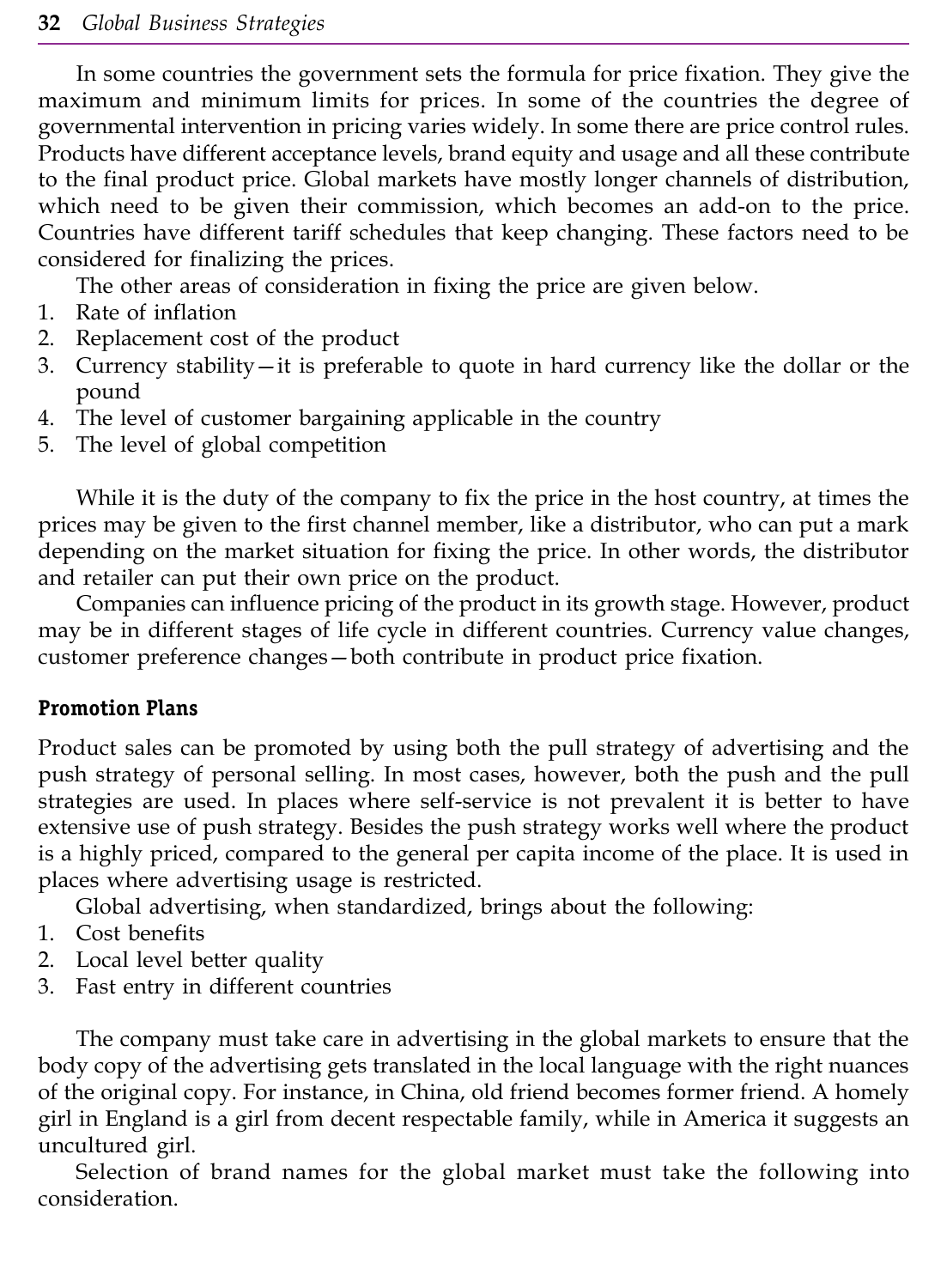- 1. The brand name should not mean something unpalatable in local language
- 2. It should be easy to pronounce, with a pleasant sound
- 3. It should not be too long
- 4. Brand names with high equity worldwide should be used provided the company is not going to dilute the product quality; otherwise it may affect the company's business elsewhere in the world
- 5. Care should be taken to avoid usage of brands that have become generic, like Dalda, Mobiloil.

# **Distribution Channels**

Distribution is the route the product takes from manufacturing unit to the consumer. Since products and consumers are so different in different parts of the world, the selection of the right distribution channel is a difficult task. The distribution system reflects the ground realities of the market, like the way the consumers buy the product, ease of accessibility of the channel for the consumers. Legal, economic and cultural factors are embodied in the channel operations. Distributor networks are national or regional in geographic coverage and seldom global.

Companies should consider the following points while selecting a distributor for their products in the global market.

- 1. Suitability for handling company's products
- 2. Financial strength required
- 3. Capability for servicing the product
- 4. Good market standing
- 5. Synergy between the existing products and the company's products
- 6. Capacity for handling the required volumes of business
- 7. Adequate storage capacity
- 8. Keen desire to take up the distribution

The company may plan to distribute the product directly to the consumer on its own for the following reasons.

- 1. Volumes are high
- 2. Direct dealing with the customers is required
- 3. For gaining competitive advantage
- 4. Business-to-business sales is more prominent
- 5. After-sales service is important
- 6. Control over distribution is important

The distribution costs increase when the levels of distribution are several, as each channel member takes his commission for his role. Besides distribution channels can cause major sales debacle if they are not selected, motivated and controlled properly. The other reasons for inefficient distribution are given below.

- 1. Inefficient retail outlets with untrained salespersons
- 2. Inadequate stocks, insufficient display of merchandise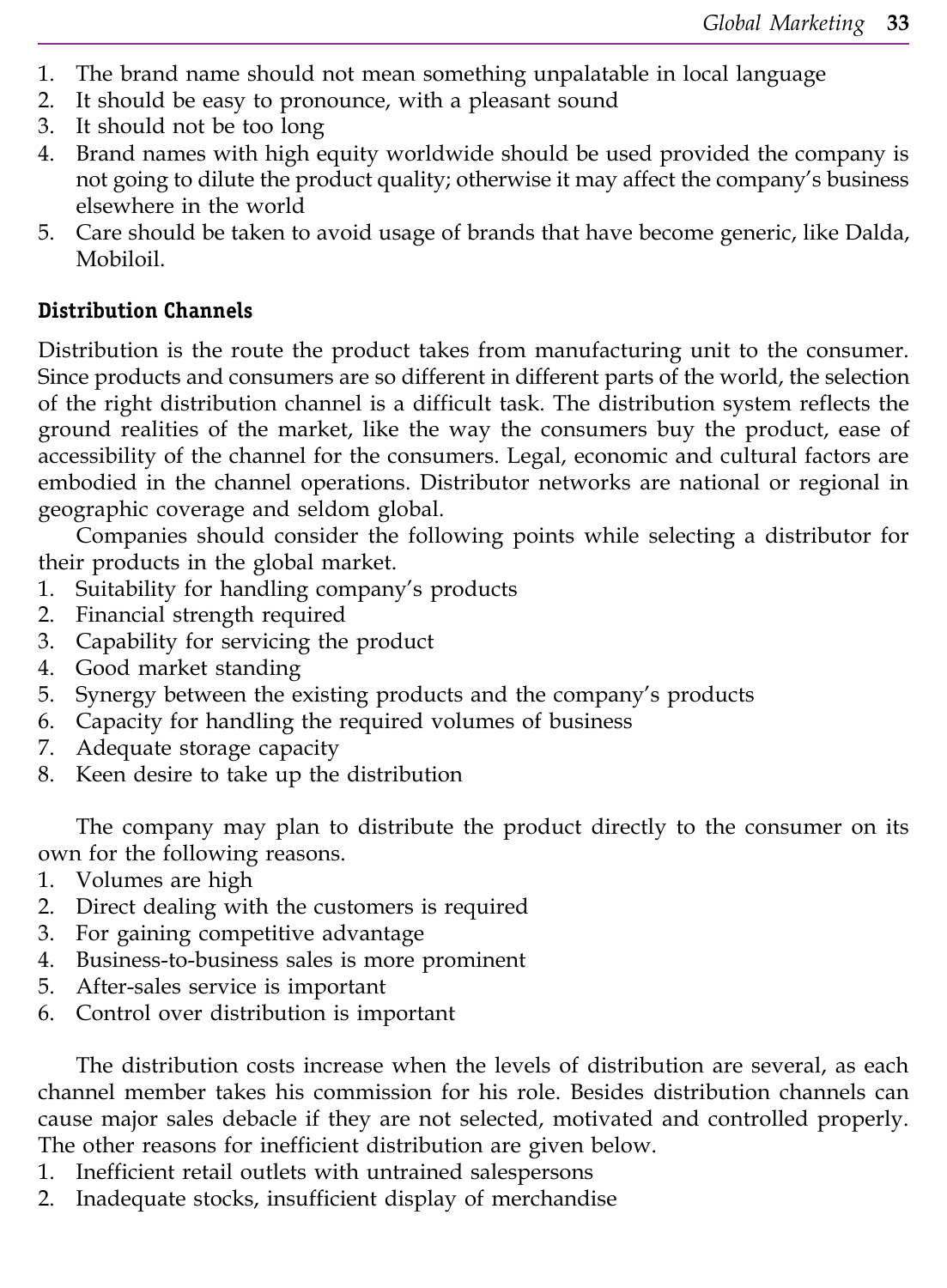- 3. Lack of sales counters in retail outlets
- 4. Product stock outs, low or no inventory of the company's products

Summing up, product brands, promotion plans and distribution networks are sensitive to the social and cultural ethos of the host country. Besides, consumer behaviour, attitudes towards brands and host country laws play a significant role in deciding these. With greater degree of globalization, as the world shrinks in business paradigm, companies would be able to operate worldwide with more uniform systems.

The easy and most suitable way of doing global business is to look at the market as it is done for the local market as follows.

#### **General Business Environment**

Understand the following **General Business Environment** factors:

- Demographic: It gives a population-profile in terms of income, age, sex, ethnic differences, languages spoken, religions followed, urban, semi-urban, rural population. Besides migration of population, seasonal or permanent helps in product demand patterns
- Socio-cultural: It gives information on areas like, health awareness, educational standards, population of working women, family sizes
- Political-legal: The political system of the country, number of political parties, form of the government—monarchy, democracy—legal restrictions and aids to the business, especially foreign firms. Business law as related to the specific country
- Technology: Level of technology available in the firm's area of interest. Speed of technology upgradation. R&D efforts going on in the country.
- Macro-economics: It deals with levies and taxes, balance of payment between the countries, interest rates for borrowing
- Global: It gives information about the business globalization process going on in the country
- Governmental view: How the country's government views foreign investments and entry of foreign goods into their country. Do they have a long-range perspective on foreign firms?

Countries try to influence trade for economic, social and political objectives. They use a variety of means to satisfy different interest groups and conflicting objectives. Host country governments use different types of trade controls. Host country's government has a role in companies' entry into the country due to the following reasons.

- 1. Level of unemployment in the country. The unemployed persons can be powerful pressure group in favour of protecting local industry as potential employers. These restrictions can lead to retaliation, which is less likely if practised by smaller countries
- 2. Status of industry in the country—infancy or in early adulthood. Production can be more competitive with time as companies gain economies of scale and experience curve benefits. However, consumer may be getting a raw deal in terms of low level of technology, higher prices due to lack of competition.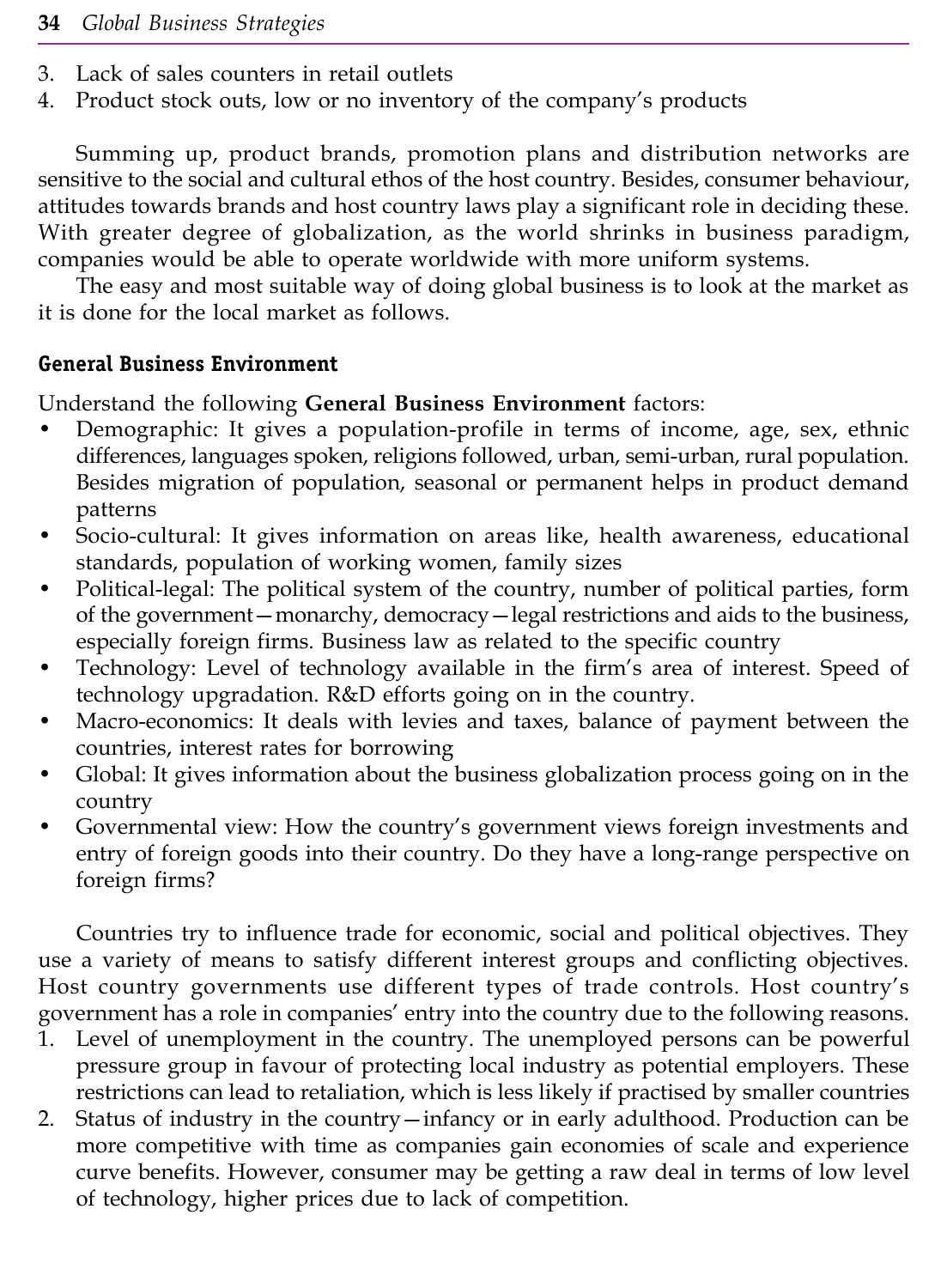- 3. Low level of country's industrialization. With the government's intervention country will get faster industrial growth, even faster than agricultural growth. It would help in economic diversification and export oriented growth with favourable plans for import substitution. The government can adjust balance of payment by opting for affected products as opposed to devaluation or deflation this way the countries can prevent dumping of unwanted goods.
- 4. Country's economic relation with other countries. It can be a part of economic trade pact.
- 5. Country's political agenda and objectives. Rich countries can opt for export restrictions to keep world prices high like in the oil industry. This would prevent smuggling of goods and keep domestic prices low.

Other political objectives could be keeping essential industries like defence under its control and management. This would stop export to enemy countries, while preserving national identity and help the country in keeping its sphere of influence in the comity of nations. It would help in preserving national identity.

Government interference in the global trade is influenced by political rather than economic issues. These concerns create serious conflicts within and among nations. Government could, for example, increase the prices of imported competitive goods through tariff disciplines. Or it could just use it as a source of additional tariff income. Non-tariff barriers imposed by governments are given below.

- 1. Subsidies for exports
- 2. Increased custom valuation
- 3. Import or export quota systems
- 4. Legislation to exhort buyers to buy only indigenous goods
- 5. Making tough standards for MNC products
- 6. Having strict foreign exchange control regimen
- 7. Having administration delay, which make foreign players lose interest in India

WTO, on the other hand, has a set of rules for negotiations between countries, and it promises to monitor them. Due to their efforts, average tariff has been going down worldwide as it oversees world trade.

There has been economic integration in some areas of the world as given below.

- 1. Free Trade Area (FTA): Member countries of FTA do away with internal tariffs
- 2. Customs Union: These have FTA plus common external tariff
- 3. Common markets have all of the above plus factor mobility
- 4. Complete integration has the above and common fiscal and monetary policies

The examples of the above are the EU, NAFTA, LAFTA, CARICOM, and ASEAN.

To add to the national efforts countries have used GATT and WTO now and regional economic integration to multilaterally reduce trade barriers and plan for simple methods for conducting global trade. In certain nations there are fundamental differences, which would inhibit trade liberalization on a global basis.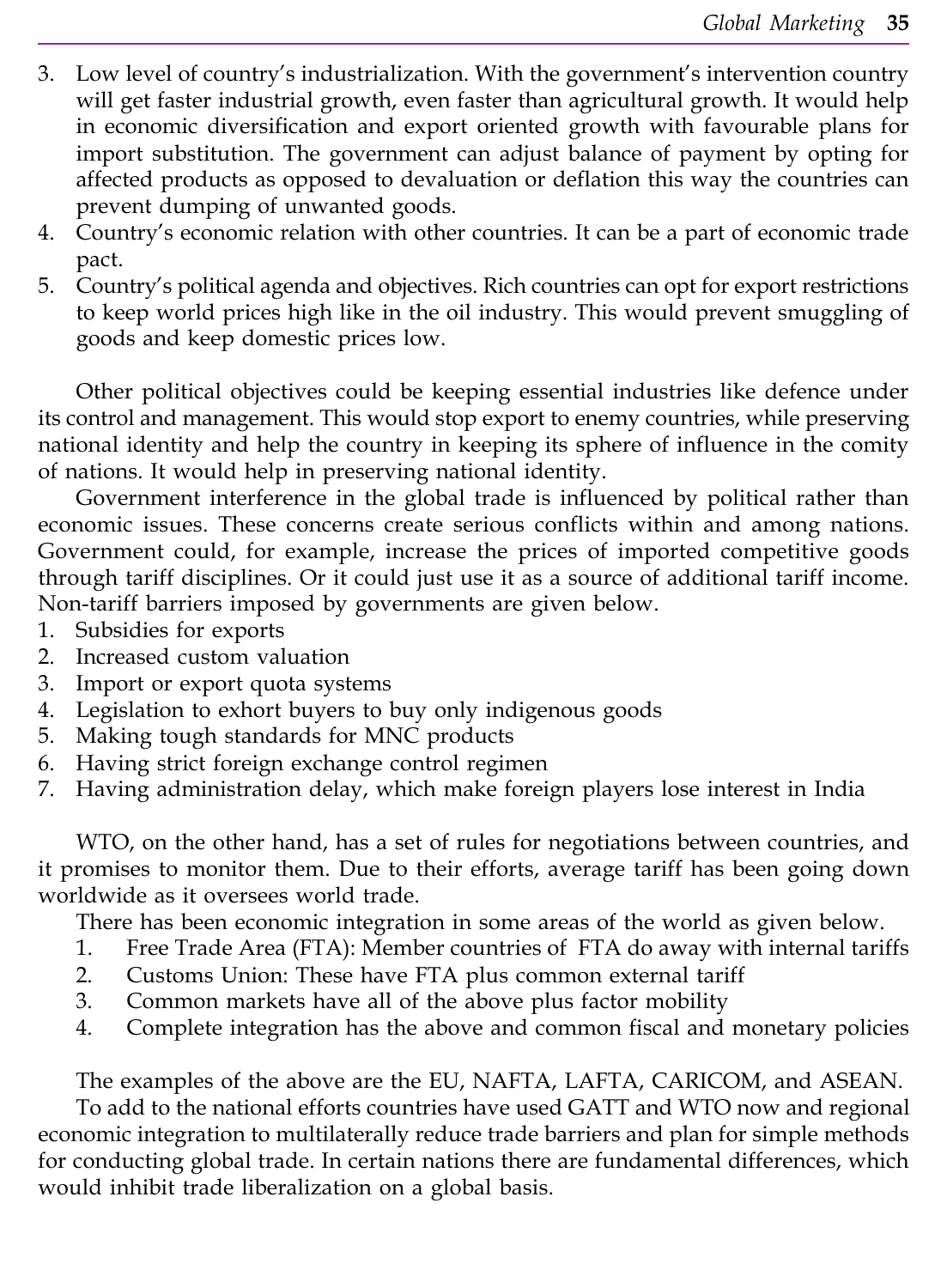which was prevailing then, at the time of delivery. Today, with a plethora of car makers in the fray, the buyers have the bargaining power, which is evident from the extras being offered by the car sellers. Global players have created severe competitive conditions for the Indian firms, much to the delight of the customers.

- Threat of new entrants: It is of a high order where the entry barriers do not exist. These entry barriers are: a) high project costs, b) government regulations, c) scarcity of raw materials, d) difficulty in getting proper distribution network. After the 1991 government of India's policy of liberalization, privatization and globalization, entry barriers for most industries have disappeared.
- Threat of substitute products must be carefully analyzed, as at times the solutions could be take-over of the substitute products and at other times it could be cooperation with them. For example, a motorcycle maker if threatened by scooters, start masking the scooters as well. A paint maker can tie up with wood panel maker for bidding for a tender for interiors.

The firm wanting to do overseas business should understand the Competitor's 4Ps— Product, Price, Placement and Promotion. This is to ensure that apples are compared with apples only and not with oranges. The firm must know who are the competitors, what are their products in competition to their own products and their strengths and weaknesses.

After doing the analyses, the firm should take a look at their own strengths and weaknesses vis-à-vis; competition and then take the following decisions.

- 1. To go overseas or not
- 2. If yes, which market or markets to enter and the priority of markets selected
- 3. The methods of entering the market; direct sales to customers, through channels, having their own outlets, franchisee operations or even having own production overseas. Production could be from component stage, semi-knocked down product assemblies or import of completely built units
- 4. Having own offices and sales
- 5. Technology transfers to local business/industry
- 6. Deciding on marketing programme, including market share to be captured and marketing expense to be incurred
- 7. Deciding on marketing organization

Managers must be aware of global complexities in business. The following needs to be considered in this area.

- Global perspectives, is their product acceptable in the global market or does it need any modifications to ensure its acceptance?
- Options available, like keeping the same product, which has had a successful run in the domestic market and educate the customers about its benefits and proper usage
- Possible strategies could be offering a differentiated product better suited to the customer in a particular country
- Global marketing and government relations: Keeping the host country's government officials on its right side is a must for an global player. It is important that all the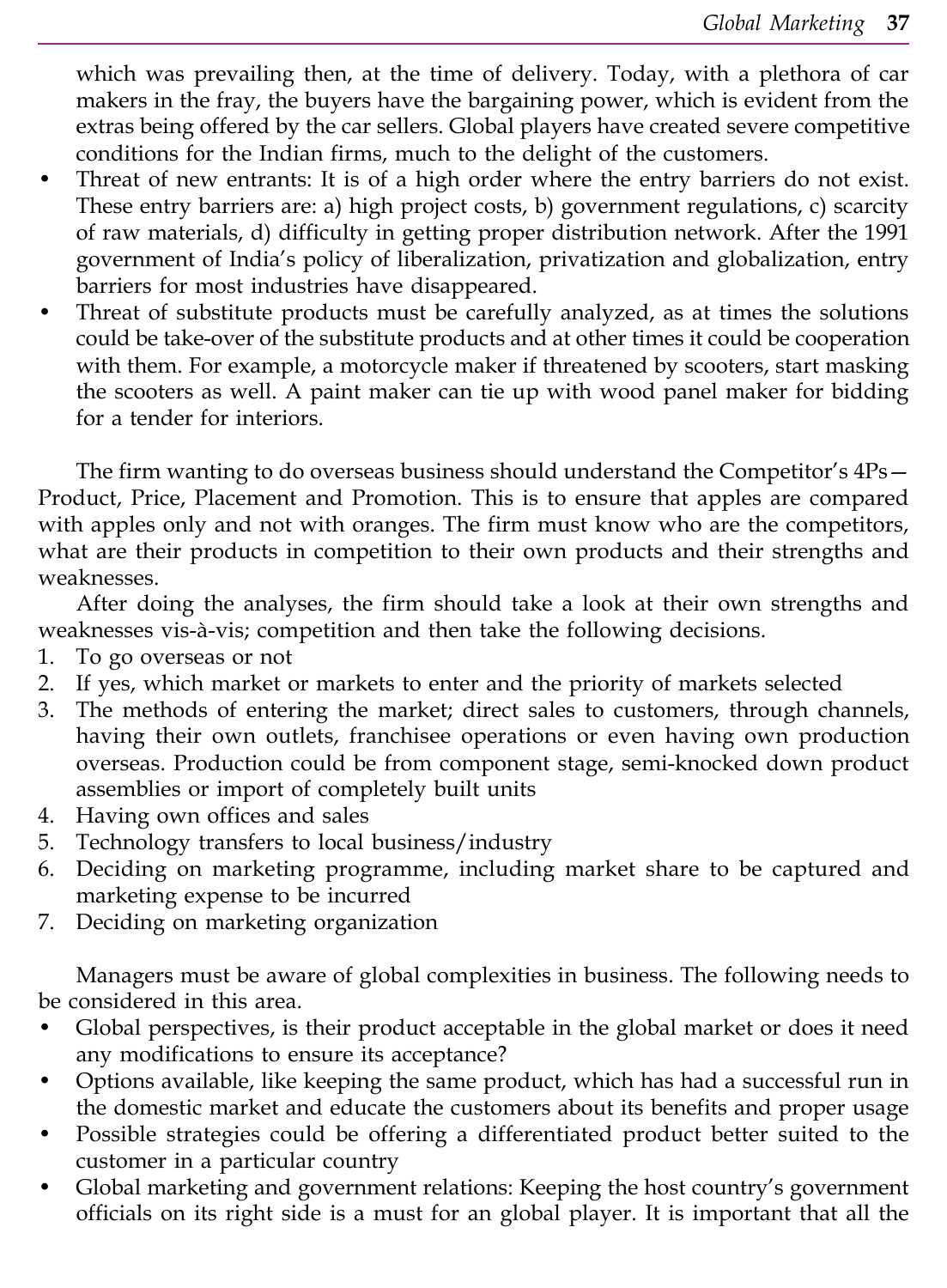laws of the land like that of taxation, environment protection or of imports are strictly adhered to.

#### **Advantages of Global Marketing**

Global marketing helps tide over problems, which may arise while doing business in one market only. It becomes an insurance against political risks as well. However, the firms should well understand the cultural diversities of different countries. Cultural differences can be converted into firm's advantage by positioning products as attractive ethnic ones.

The three strategies possible in global marketing are as given below.

- 1. Global
- 2. Multi-domestic
- 3. Hybrid

In global strategy, the firms adapt their global planning on the lines of their single global strategy. Mercedes remains the same all over the world. There is no change in its marketing plans as well. Lever Brothers, however, have different products, brands and other marketing features for each country. This is called multi-domestic strategy. A combination of the two is the hybrid strategy.

Firms who have a universally accepted product, like Coke, Mercedes, Toyota, keep the global marketing policy, as the product remains the same the world over.

However, firms with products where the tastes of countries differ use the multidomestic policy. In this case, they change the product specifications, pricing policy, and advertising according to local conditions and tastes. FMCG Firms like Unilever, Proctor & Gamble follow this strategy.

The most popular strategy is the hybrid one, where the firms use the global product, but change its advertising and promotion to suit the local conditions. Even Coke changes its advertising and promotion to suit the country, while keeping the product same universally.

Levis jeans are the dress of the workers in the USA, while in France, Italy and India it is a fashion statement. Mercedes is mostly used as taxi in Germany, while it is considered a status symbol in the rest of the world.

Bar codes have made a global presence, as Levis link system helps their retailers the world over, to transfer, sale and control their inventories with the help of these codes.

*If value is added in upstream activities like commercial aircraft it is global strategy. If the value is added in downstream like house or prepared food it is multi-domestic strategy.*

In most countries, the foreign firms can get competitive advantage by having quality **relations with the government.**

**Advantages** of global or global marketing for India are as follows:

- Can leverage our low labour cost as a cost leadership advantage vis-à-vis competition
- Get foreign exchange as per partial convertibility of rupee

**Disadvantages** for global marketing are given below.

• Currency changes (exchange rate fluctuations)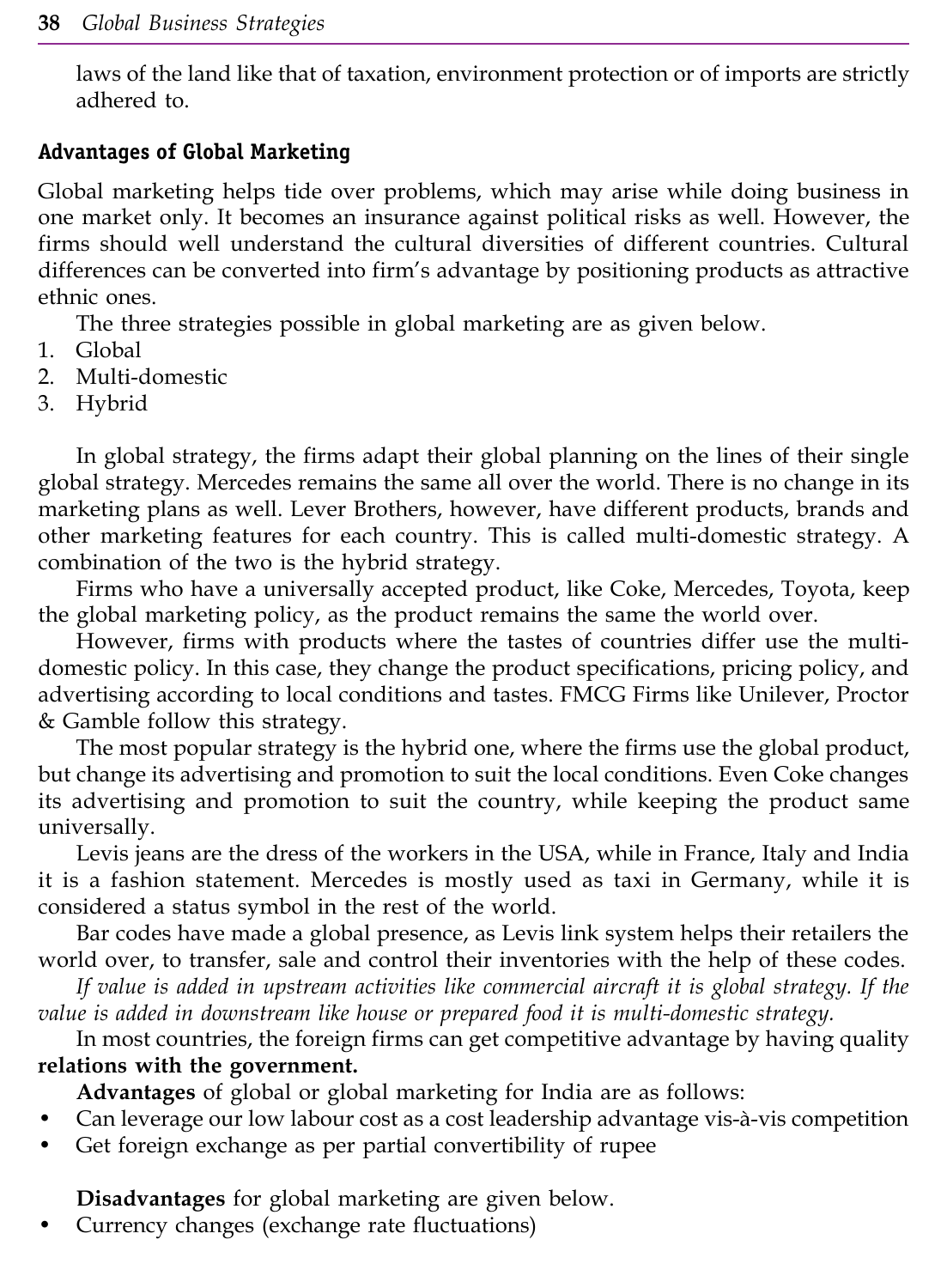- Country's strategies for foreign firm
- Lack of global experience

Firms take the following route to global business.



As can be seen, the firms normally start by exporting, followed by licensing the manufacture of the product for the sale. Next comes franchisee operation where the local businessman franchisee can use the brand name of the firm get managerial support. On being successful, the firm can start a joint venture manufacturing unit and finally, the firm can have it own organization to manufacture and market products in that and in other countries as well. With firms in global market, firms can enter new global market from any place depending on their own plans and the host government's rules and regulations.

The firms have to decide the markets they want to enter globally. The three markets, which cater to the major part of global business, are the European market, the USA and the Far East markets. The decision should be taken depending on the host country's policy on foreign firms, besides its economic standards. Distances become important, as freight of goods to be exported is dependent on it. India as a market looked attractive to the western nations due to its large population, which consists of nearly 200 million people belonging to the consumer group.

Seeing the importance of inter-country trade, several geographic economic blocks or zones have been formed to not only do easy and free business with one another, but also to put barriers for outsiders from doing business with them.

#### **Free Trade Zones**

Some of the free trade zones are listed below:

• European Union: They have recently introduced a common currency, the Euro, with the help of which the countries of Europe can do business with each other without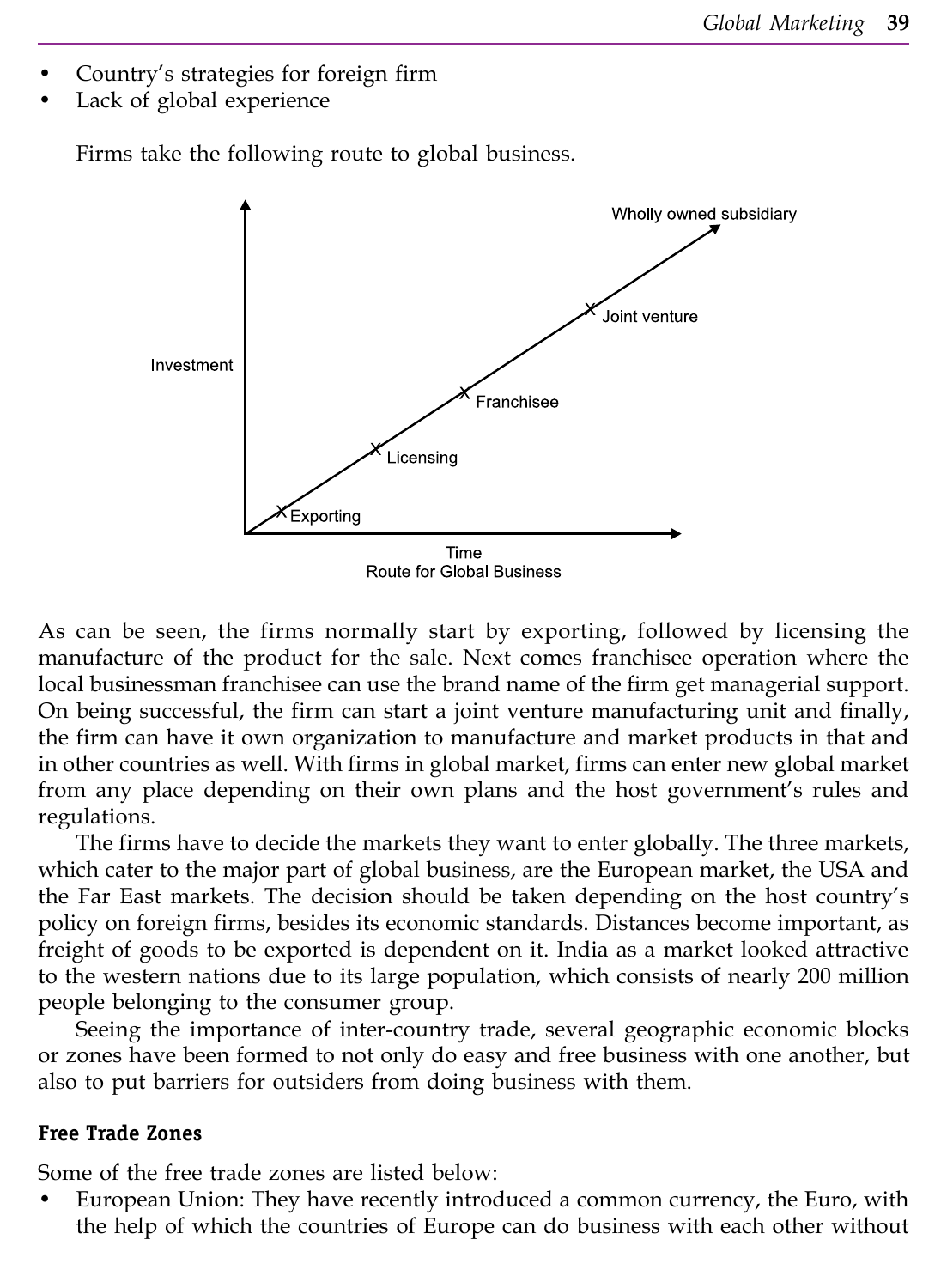A company's experience, global competitive advantage, political and economic risks and the nature of the assets to be exploited all affect the operating forms the company would employ in its foreign operations.

Forms of foreign activities comprise exporting, licensing, franchising, management contract resulting in joint ventures, turnkey operations, fully owned subsidiaries. Companies may use different forms of the activities in different countries and even for different products. As the diversity increases, the task of coordinating and managing the foreign operations become more complex.

The company's foreign operations differ in terms of intra-activities and interactivities, handling of actions inside and outside of the company. They also differ in the resources committed in the home and the host country. Foreign operations of the company are examined in terms of its strategic objectives, usually there are tradeoffs involved, as for gaining overseas advantage the company may have to forgo some of its local plus points.

Besides exports, the normal methods of going global are given below.

# **Licensing**

The next level of global marketing is through licensing. In licensing the firm gets into overseas business by giving technology, trade name, brand and process of manufacturing against a fee or/and royalty to the local firm, of the country the firm wants to do business with. The firm gains entry in the foreign market without much investment. The firm taking the licence gets the technology of manufacturing a well-known brand in the world, a proven technology. India has had a number of such arrangements so far, including Maruti-Suzuki, Alcatel-Modi. Some survived the open market economy of the country; others were bought out by the licensers.

The failure can be attributed to the following:

- Low control of the licenser over the local operations
- Sale of some vital components by the licenser to the firm at high prices to make extra profits reducing margins for the firm.
- Licensing can be done without looking at the firm's synergy
- Distrust between the two partners

# **Franchising**

It is more detailed and complete form of licensing. The franchiser provides entire product marketing concepts, branding building plans and processes. The firm pays the franchiser a fee and invests in the venture, like the McDonald franchise arrangements.

#### **Joint Ventures**

Two firms, one local and the other foreign join hands and they form a third company to exploit the strengths of the respective firms. It became expedient for entering some countries as the governments of those countries were opposed to foreign firm's equity beyond a certain level. Joint ventures suffer because of a) cultural differences between the two partners, b) level of expertise required being absent for even absorbing the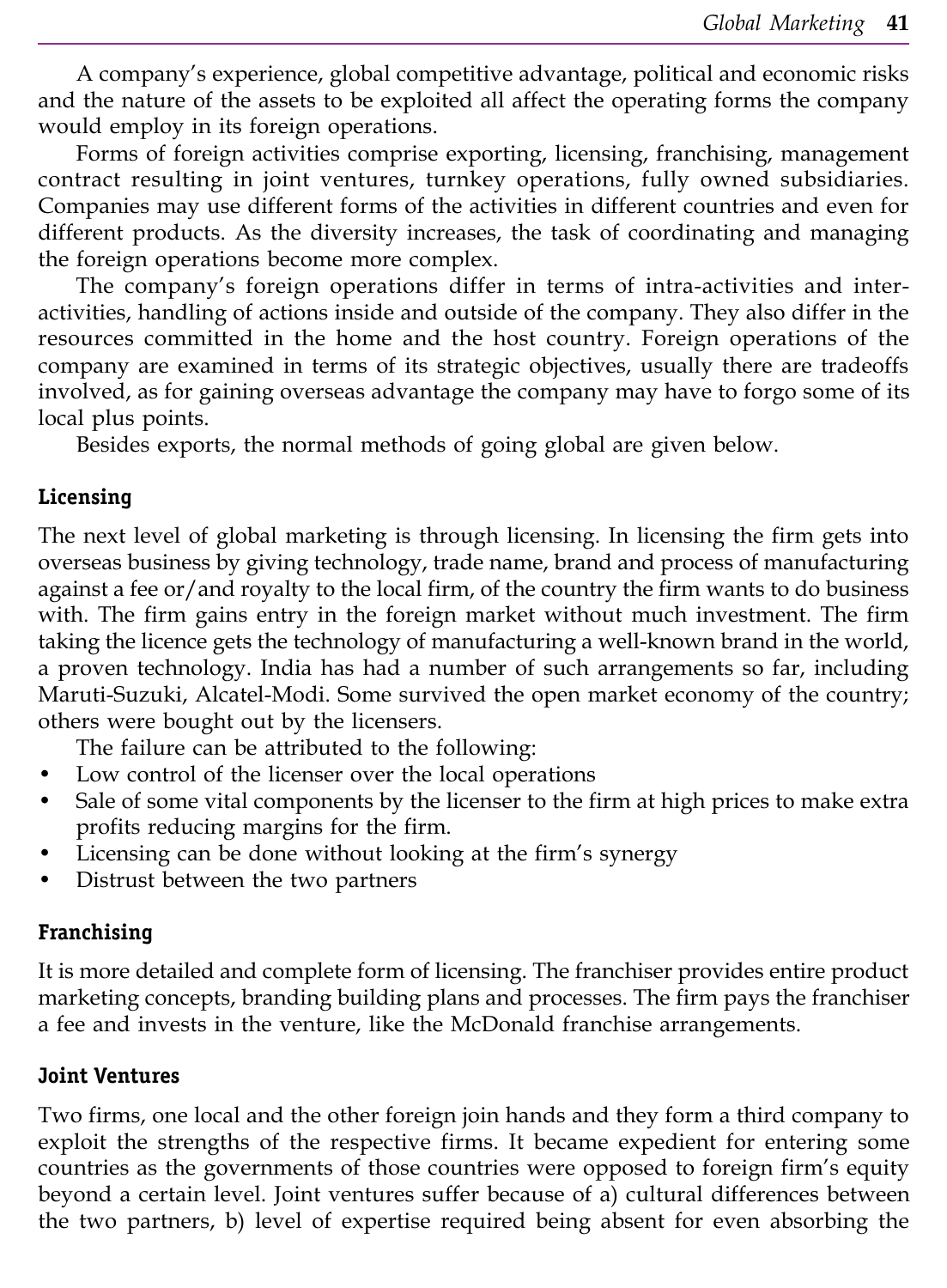technology of the foreign firm c) difference of opinion in running the firm, d) financial disagreements.

# **Fully Owned Foreign Subsidiary**

It is usually the last step and is taken after the firm has been in the foreign market for a time and established it there. It is dependent on the local government's policy with respect to investments by foreign firms in the country. Countries like India and China have been the focus of western world as these countries are welcoming Direct Foreign Investments in their countries.

#### **Overview of Global Marketing**

Firms which do not take full advantage of the global opportunities will in time lose their home base as well as, they will suffer loses by their business being taken over by strong foreign players.

Hence, Global Marketing is the process for focusing the firm's resources and its objectives on global opportunities. Each firm has some driving and stimulating forces in this regard as also some restraining forces, like laid-back ideas, rigidity of views and fear of the unknown. The fact, however, remains that global market provides enormous potential of business. Overall it is the place of perfect competition, lots of sellers and lots of buyers too.

Products sold can be undifferentiated products like, ores and raw materials (sold on the basis of price only.) With differentiated or branded product firms charge higher prices and they sell on their brand equity the world over.

Countries differ from each other in their wealth, GNP, per capita income, education, religious beliefs, size and their ethnicity. Firms planning global marketing must understand other country's human resources, economics, politics and social situations.

Major assumptions in the global trade are given below.

- 1. Environment is a determinant in global marketing. Geography, distances and climatic conditions have an impact on business.
- 2. Scientific and industrial revolution helps the firms/business to make things happen even when the environment says no it cannot be done. Technology helps in doing more with less effort.
- 3. Ways in which the firms do business and produce goods are different in different parts of the world.
- 4. The statement that, "Firm's country is the best for business" may not remain true with global competition with better products.

We can thus conclude that, the trend in growth in the world business is a result of the interaction of specific driving and restraining forces. The driving forces must overcome the restraining forces.

Let us discuss the driving force in the world business. Mainly we can see the supply and demand situation and the gap therein. New products, newer needs of old products and worldwide communication links like television and the Internet have fuelled the world of business as follows: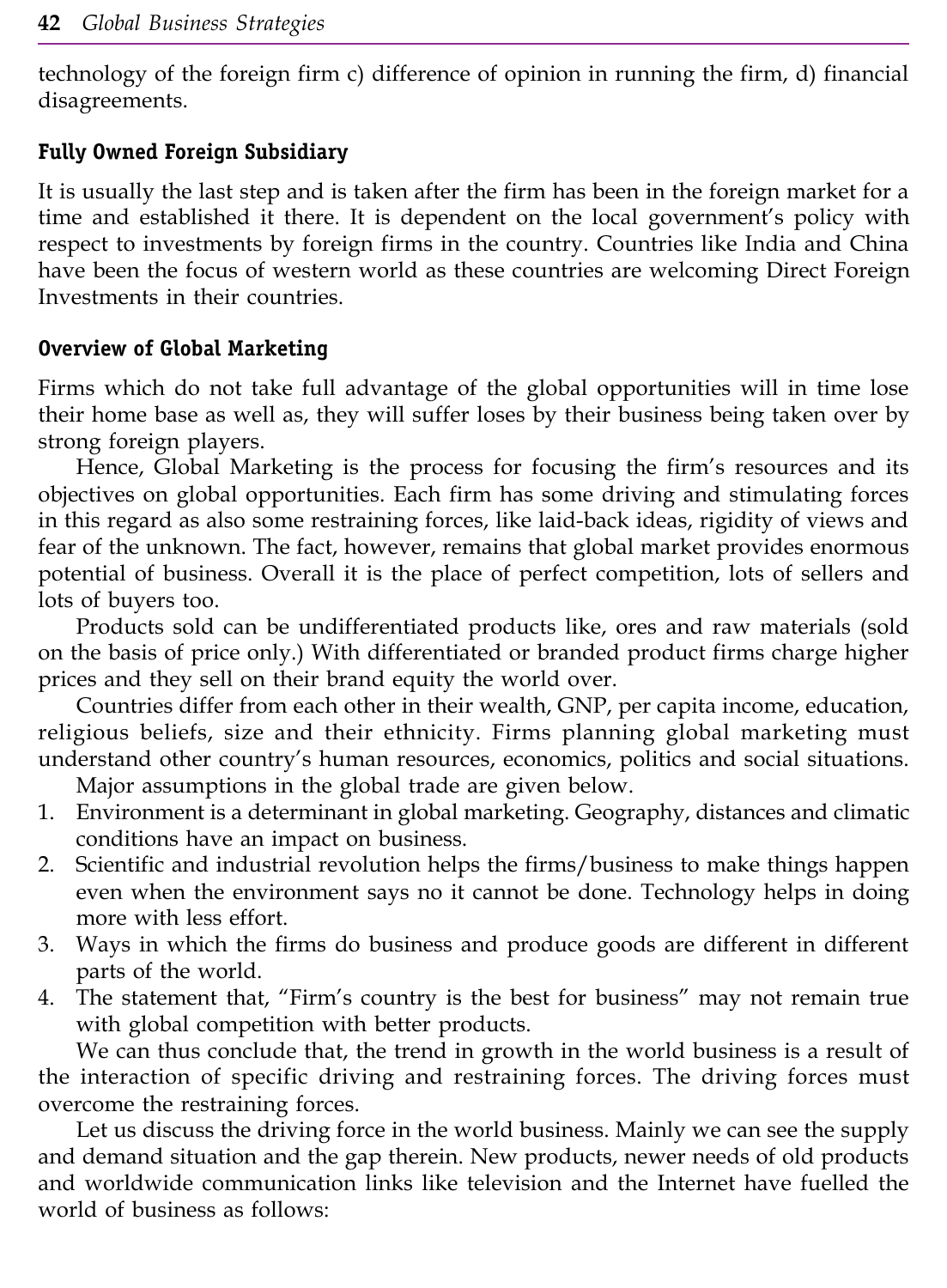is better than other firms of the world. It can also have similar polycentric view of its country, to focus on the areas where the country is better than other countries of the world. The best is, of course to have a geocentric view, with the dual focus, regarding the firms and country's superiority.

Expanding the theme further we see the following paradigm.

Ethnocentric focus of the home country—similarities in foreign countries/ dissimilarities in foreign countries to showcase the similarities and differences as competitive advantage.

Polycentric focus—home country is unique, locate the differences in foreign countries and either modifies the product as per requirements or use the difference as a competitive advantage.

Region-centric focus locates similarity in world region and plans sales accordingly. Geocentric focus locates similarities and differences in home and host country.

Let us analyze the strengths of some of the countries.

USA buys superior products may be with high prices and top quality technology and Latin America buys only from the people with whom they have solid relationships, good rapport. Quality becomes a secondary consideration. Contacts are built by the behaviour of the firm's people, gestures, words and posture.

In some countries, price and benefits of the product assume great importance. In fact, the firm needs to know, who are the customers in a country, what they want and what is important to them.

The economic environment of a country is a major determinant of market potential and opportunity. It is possible to identify distinct stages and formulate estimates about the type of demand that will be found in a country or market of a particular stage of economic development.

The vast difference comes when you notice the underdeveloped countries, the developing countries and the developed countries. Then there is agrarian society, and highly developed one. In each case the GDP, per capita income differs a great deal as follows:

- High-income countries with per capita income >\$12000. There are 27 countries with population of 818 million
- Upper middle-income countries with per capita income between \$2000 and \$12000. There are 35 countries with population of 912 million
- Lower middle income countries with per capita income between \$400 and \$2000. There are 65 countries with population of 1.775 billion
- Lower income countries with per capita income < \$400. There are 42 countries with population of 1.725 billion

These figures are given only as guidelines and should not be taken as sacrosanct.

In the 18th century, most countries of the world were having agrarian economy. It was only after the industrial revolution of the 18th century in Europe, which gave the world industrial economy, with assembly line mass production techniques and material wealth. Rich countries today have high productivity per worker, inasmuch that their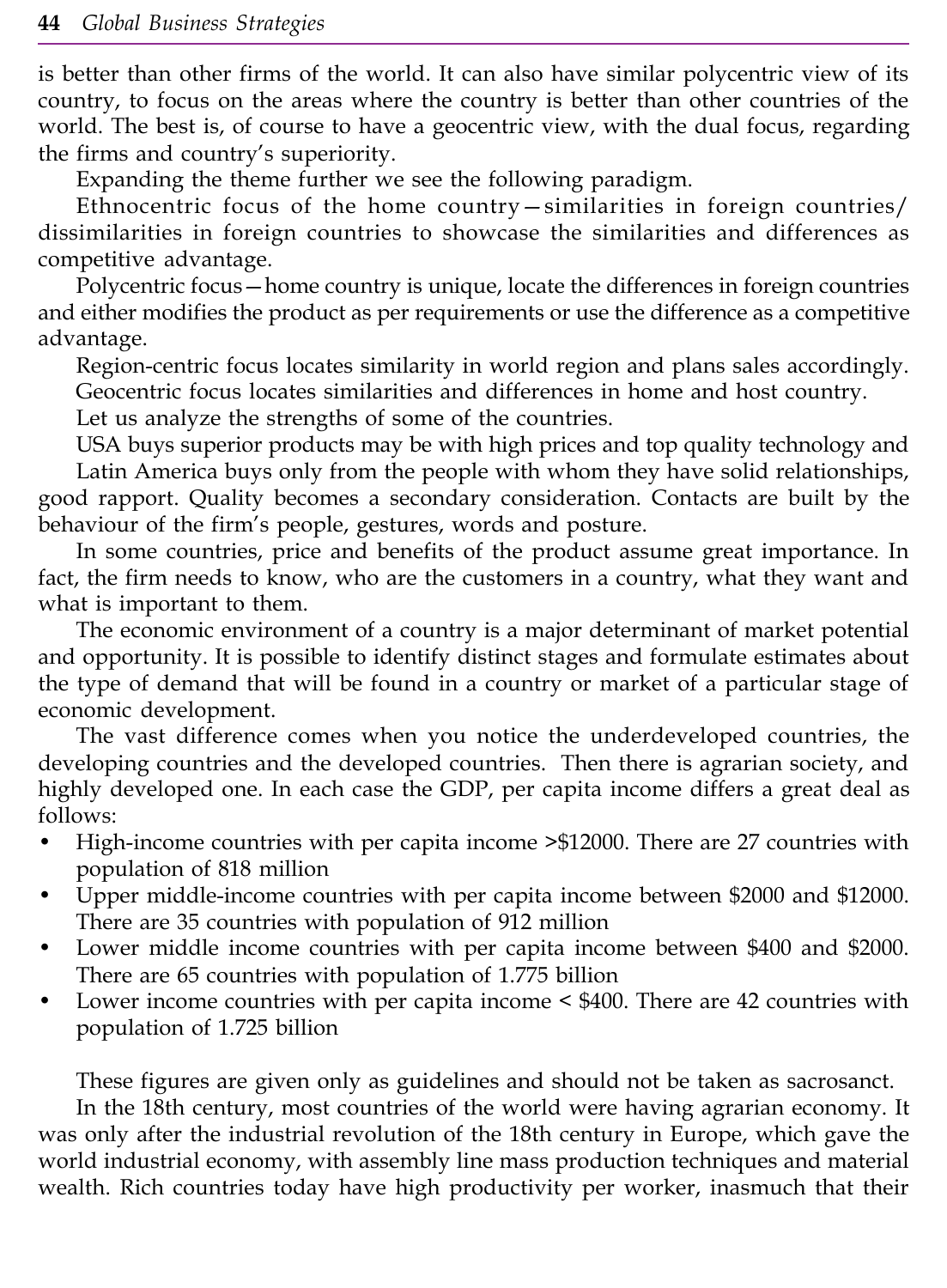labour costs are high too. Poor countries have low labour cost and lower productivity per worker. The following need to be addressed in selecting the markets.

- Population and income
- Number of households
- Climatic conditions
- Price negotiating culture
- Languages spoken

India with large population has good market potential. USA is a bigger market than Brazil. China has come up as a big market with its vast population. Russia as an emerging market provides opportunity to sell high tech products.

Cold countries have huge need of heating equipment while warm countries need air-conditioners and coolers.

Price has been an important factor in purchase decisions. In several countries, the method of price negotiations differ. Small to large gifts (read bribe) are norms in some countries. Inviting the customers of large potential purchase for cocktail parties is prevalent in some countries. However, the firms must know if it is good manners to invite ladies to such parties or not. In most courtiers it is advisable to hire a local guide who can tell about the customs of the country and translate the language with all its nuances so that no slip-up takes place. Forcing your own will does not necessarily succeed in business.

The task of the Global Marketing Manager is to identify similarities and differences that characterize individuals and cultures of the countries of the world, so that strategies, products and marketing plans are efficiently adapted to global markets.

The plans for expansion by firms should start by comparing, contrasting and analyzing the economic environment of different countries. Marketers should recognize that the economic environment is but one of the several influential factors for analyzing the global market. The culture and social environment need to be considered as well.

#### **Product**

The first method used in the global market is selling the same product as sold in the local market. Managers have to find customers for the product. Mercedes is one example where the product sold the world over is the same, but in this case also, depending on the country left-hand drive or right-hand drive cars are sold.

Most products in Japan have to take into account the fact that Japanese population's height is averagely less than that at other places. The following matrix shows how it works.

| Promotion                  | Do not<br>change product                           | Adapt product   | Develop new<br>product   |
|----------------------------|----------------------------------------------------|-----------------|--------------------------|
| Do not change<br>promotion | Same product as<br>local market product adaptation | Product         | New product<br>invention |
| Change promotion           | Modify<br>communication/<br>advertisements         | Dual adaptation | New product<br>invention |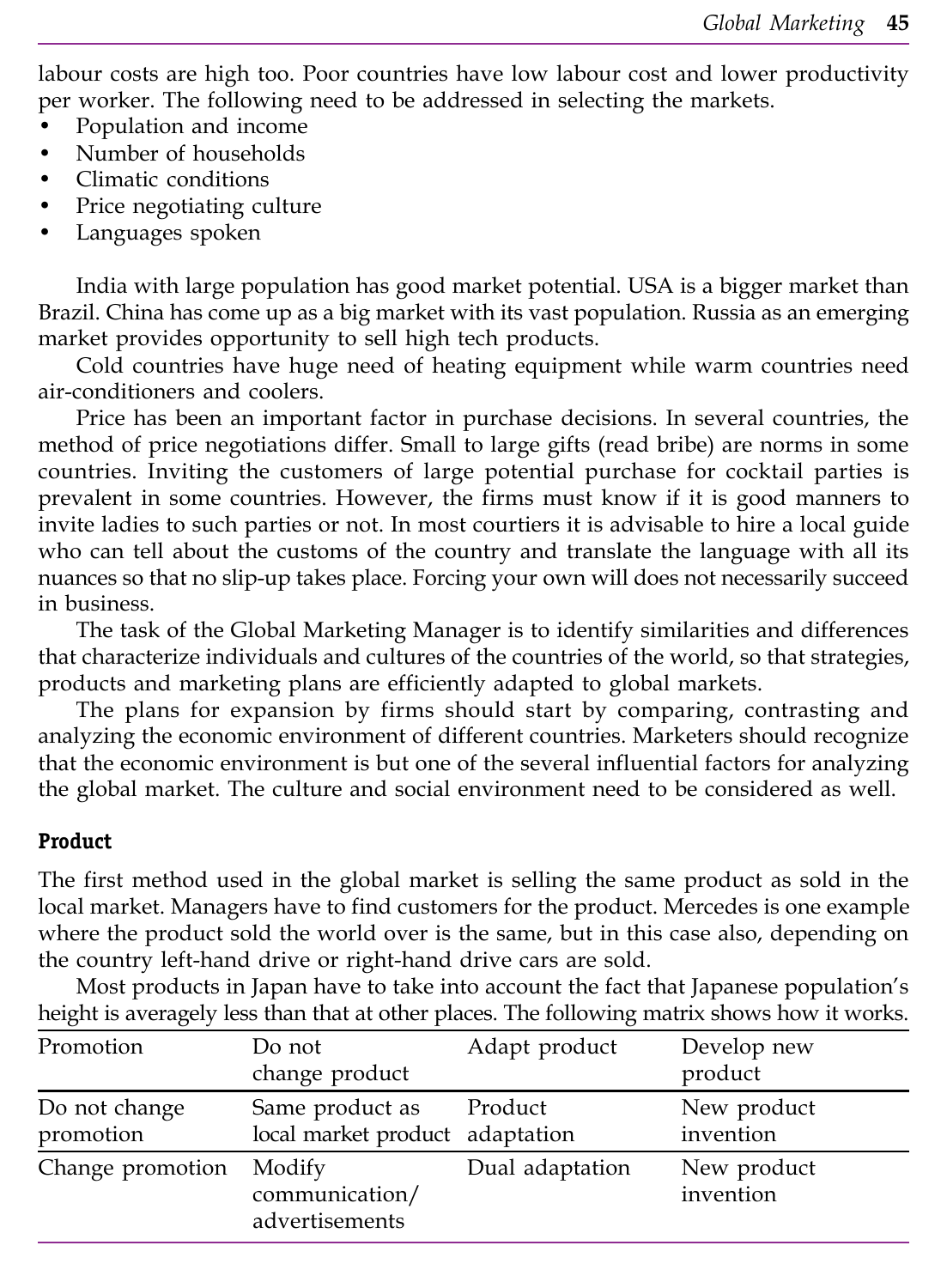Exceptions can be if the firm has world monopoly of the product. In the seventies of the 20th century one firm in the area of electronic components had such a monopoly and the customers were coming to India to buy the product, at the firm dictated prices and distributing in their country on their own.

The first step taken by firms normally is starting exports to designated countries. For the purpose they need to have an export sales department with one Export/Global Marketing Manager. As the business increases, the firm starts offices in host countries as well. Experts who arrange for market surveys, appointment of distribution channel members, market information system, made these offices.

#### **Advertising and Promotion**

For global marketing, the firm has to decide to have one of the following plans for advertising and promotion.

- (i) Global strategy where the same advertising and promotion works for the entire world market. Pepsi circle of blue and red is recognized all over the world.
- (ii) Multi-domestic strategy where the firm allows each country's local management to plan their own advertising and promotion most suited to local conditions, like what Lever Brothers do.
- (iii) Hybrid strategy where the firm keeps the global perspective and yet alters the advertising and promotion to a limited degree. Most firms change the models in their advertisements. Japanese advertisements are better appreciated with Japanese models.

# **Market Globalization**

Firms usually start marketing their products in their own country, the domestic market. Once established as a known brand and accepted supplier of goods they need to diversify their markets and the first step in that direction is exports to another country. Excess production, which cannot find market in the country of origin, is the starting point of exports. Later on firms do take up special production of goods for exports. Some others build an export bank (inventory) to avoid any clash with the demands of domestic market. Firms have to realize that the product, which is considered giving value for money and fulfilling customer's needs, must do the same in overseas market.

Once the firm wants to get established in the export market, it has to understand the business environment of the foreign country. The four Ps of host country Product, Price, Placement and Promotion may not have the same relevance outside.

In prehistoric times, the city-states traded through barter system. One state had one product while the other had some other product and they both needed the product, which the other had. The same type of advantage in tradable product in one country over the other works well even today, except the scene is much more complex with several countries, myriad of products having global access.

In India exports are firm's imperatives due to following reasons:

Partial convertibility of rupee, which gives foreign exchange to exporters they need for their imports for production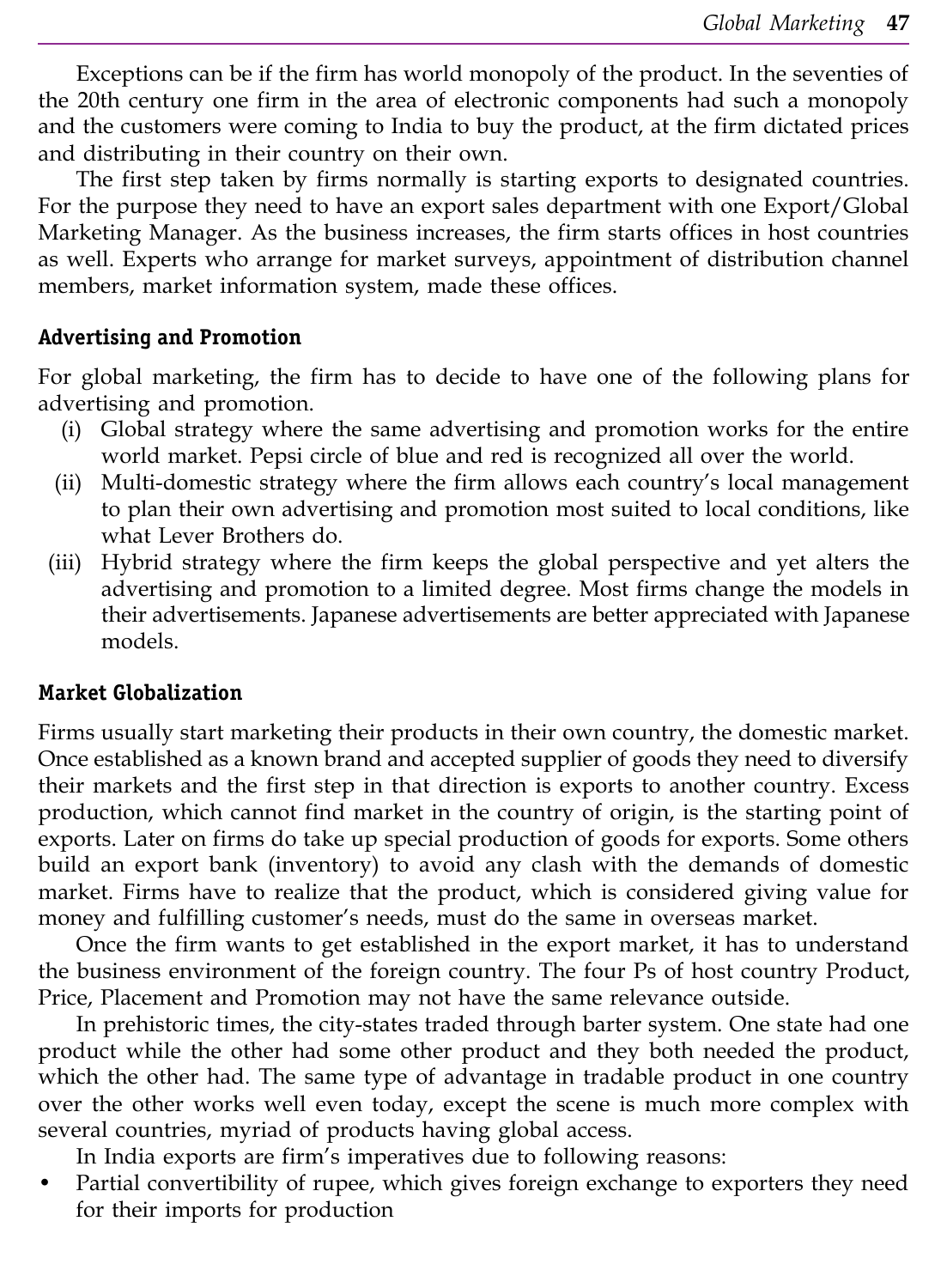- Need to achieve economies of scale of production for lowering costs and making prices competitive for exports too.
- With MNCs getting a foothold in India, firms need to have greater markets, which India cannot provide.
- Intangible benefits are, bettering of product quality, improvements in communication systems
- Upgradation of technology
- Cost reduction due to large-scale manufacture
- Utilization of human resources like in IT sector where India has a large workforce.
- Globalization of Indian brands Let us discuss the negative factors of going for exports, which are as follows:
- Low image of the country as a supplier of quality goods. This is gradually changing
- Firm's culture, which does not give the required fillip to exports
- Inexperience of global business and the fear of the unknown
- Cultural differences in nations
- Entry barriers in some countries, their governmental controls and in some cases like the USA, quota system for exporting to that country (e.g. textiles imports into the USA)

There are some common factors as given below.

- Balance of payment between trading nations
- Stability of their currency
- Transportation costs
- Infrastructure status
- Quality control plans in each country and how these manifest in global trade
- Trading blocks like Euro, NAFTA, ASEAN
- WTO the world body that regulates global trade and settles trade disputes.
- Political instability in some regions
- Economic upheavals of the far east, Japan

# **Cultural Aspects of Global Business**

It is widely believed that culture is not inherent but is learnt. Culture guides people to respond to situations and since it has been learnt, it is difficult to change. Marketers need to find some common reference point between cultures of different countries, because it is the culture of the country, which defines behaviour, norms and reactions to outside stimuli given to its people.

The home country objectives of business are dependent on its cultural ethos and transposing them on other country would need defining the cultural ethos of that country. If the marketers try to impose their country's culture on the other country, it may complicate the issue and hence own country's cultural bias must be taken out while formulating objectives of business for other countries. There may be, however, products which have universal appeal and they would not need any such action.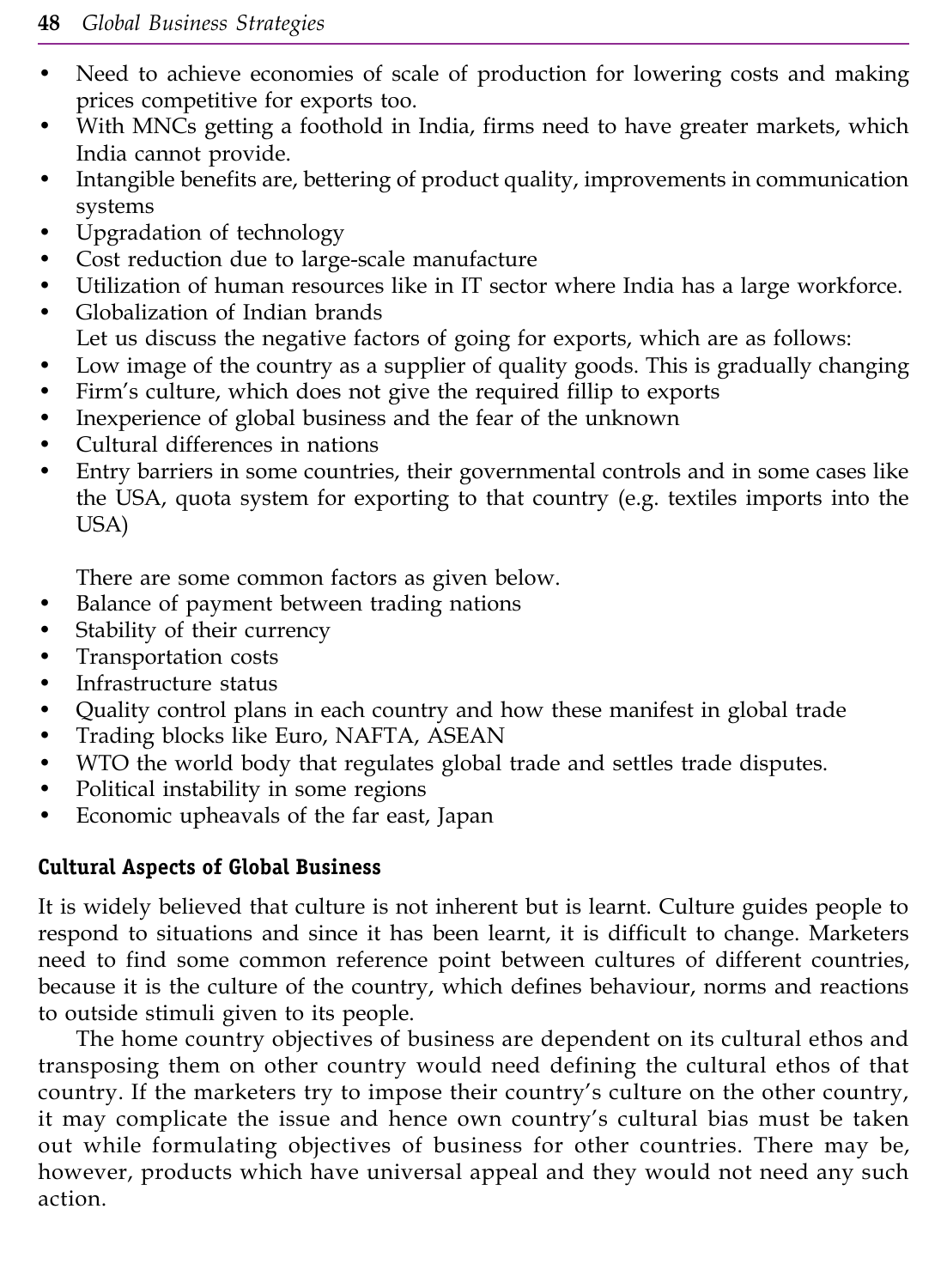- When do I need it?
- What is the money value of the information to me?
- What would be the cost of ignorance?

Start with secondary research by using libraries, online database, trade associations and government publications. Find out from foreign embassies about the information available from their countries. Crosscheck piece of information from several sources.

Survey research: It is conducted by using a questionnaire and asking questions from potential customers. The questionnaires should be simple, easy to answer and record. Questions should be clear and to the point.

The research should give the following information:

- Demand analysis is dependent on country's gross national product, per capita income. Low-income countries are more on core products like food, clothings. With highincome countries heavy industries start emerging.
- Income elasticity of demand can be found out both for consumer and industrial products. Basic necessities do not have much of income elasticity, while luxuries demand change with income changes.

Country's entry barriers are listed below and these will confirm whether or not market is conducive for entry.

- Government regulations regarding foreign firms
- Low infrastructure like telephones, power, roads railways and ports
- Poor availability of raw materials
- High cost of money, borrowing rates
- High rate of import duties

**Global Monitory Fund** was created under the auspices of the United Nations Organization. It is the body, which regulates smooth to compensate for balance of payment deficits. SDRs are assets allotted by the IMF on the basis of country's GDP and share of world trade.

Foreign exchange is the currency sold or bought in the foreign exchange market. The transaction takes place as given below.

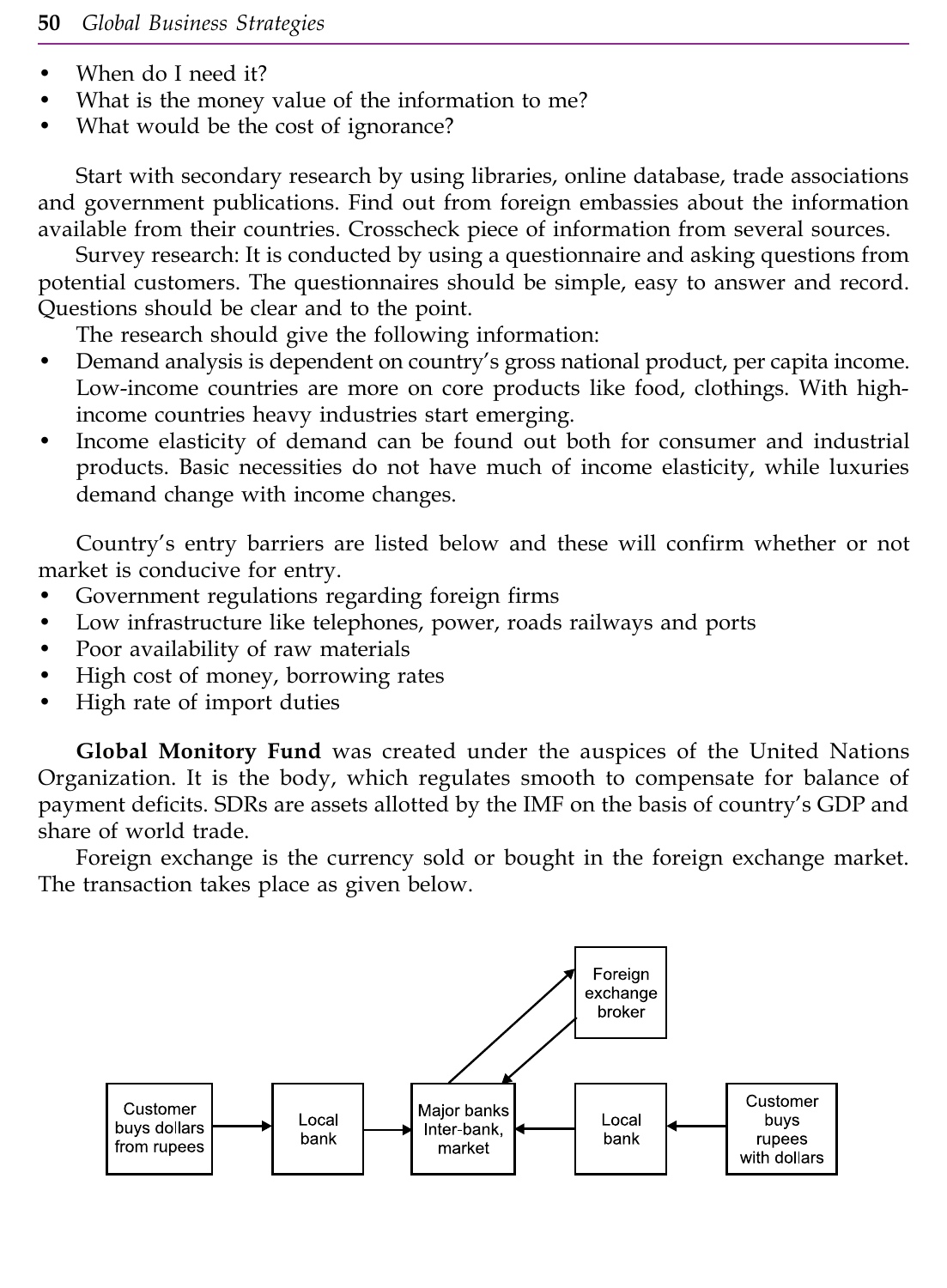Local banks' major tasks in the global business are handling money. The most common form of money transactions is the Letter of Credit LC. LC can be of the following types:

- Revocable LC with recourse
- Revocable LC without recourse
- Irrevocable LC with recourse
- Irrevocable LC without recourses
- Part shipment allowed or not

# **Organization for Exports**



**Global Communications:** Advertising in the global market must take the country's cultural ethos into account. For example, in Islamic countries, green is the preferred colour. In China, yellow is the sacred colour and it should be used for only holy products. White is the colour of purity in the west while in South Asia it is the colour of mourning.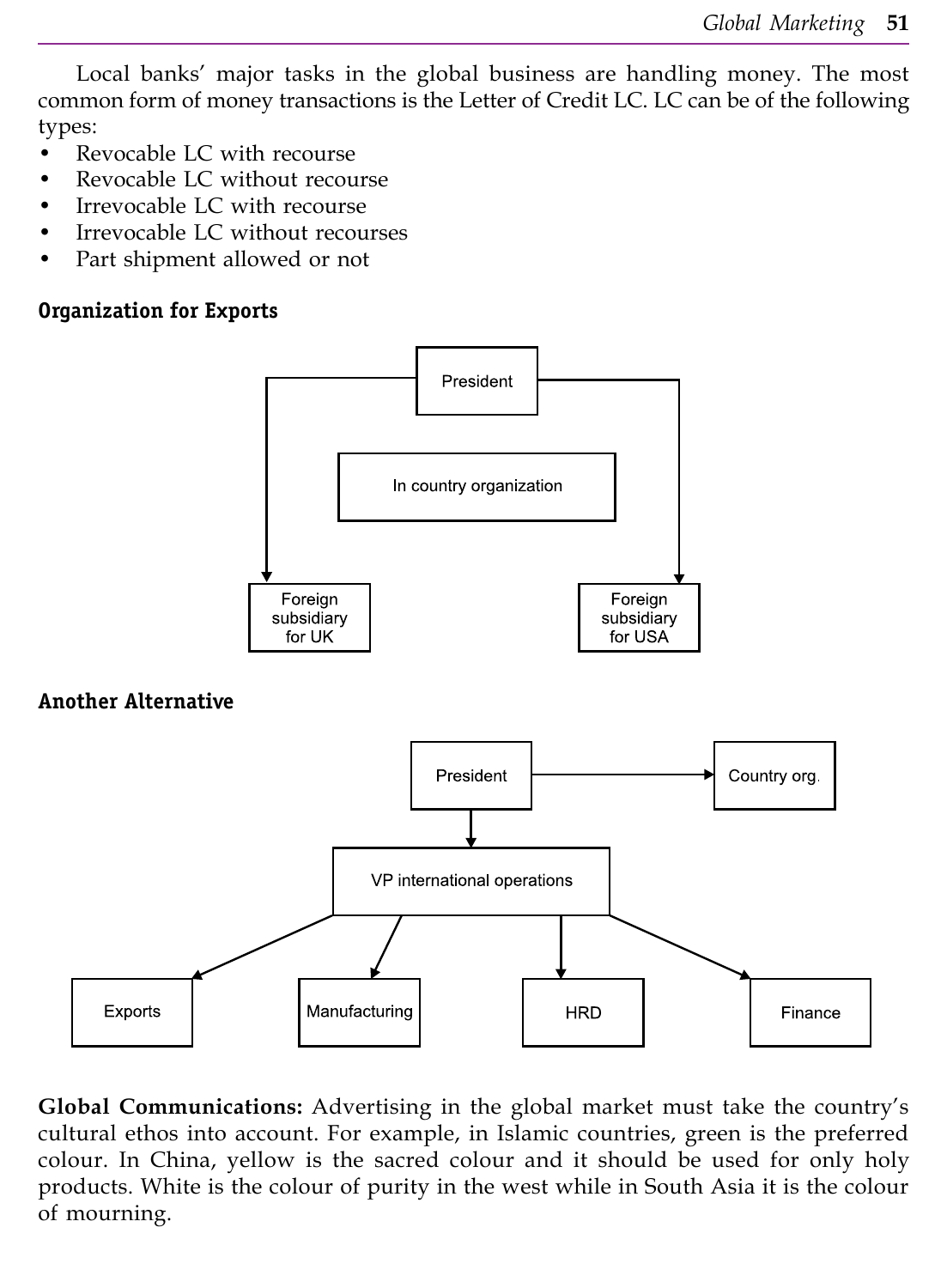#### **Marketing Channels**

In order to decide the most effective channel, the firm must consider the market segment it wants to cater to and the product positioning in the market. Channel selection should reflect firm's strengths and competitive advantages. In the beginning it is correct to use similar channels as already in use by the competition. Distributors should be selected on the basis of their experience with similar products, commitment to the firm's objectives and financial and human resources for the task. Trainability of their staff in selling the product is useful. If they can provide after-sales service, it would be an added advantage.

The distributors normally appoint retailers, but initially it is a good idea to approve their appointment to ensure long-term profitable association with them.

For industrial products the firm should look for technically oriented distributors. They will then be able to supplement firm's salesperson's efforts in a positive way.

Following graph gives the relative importance of advertising and personal selling, either by firm's salesperson or distributors.



In most developing countries, the age-old distribution systems are valid as given below:

- Sole distributors
- Area distributors
- Dealers
- Agents
- **Stockists**
- C&F Agents
- **Retailers**
- Firm's own shops
- Franchisee outlets
- Super stores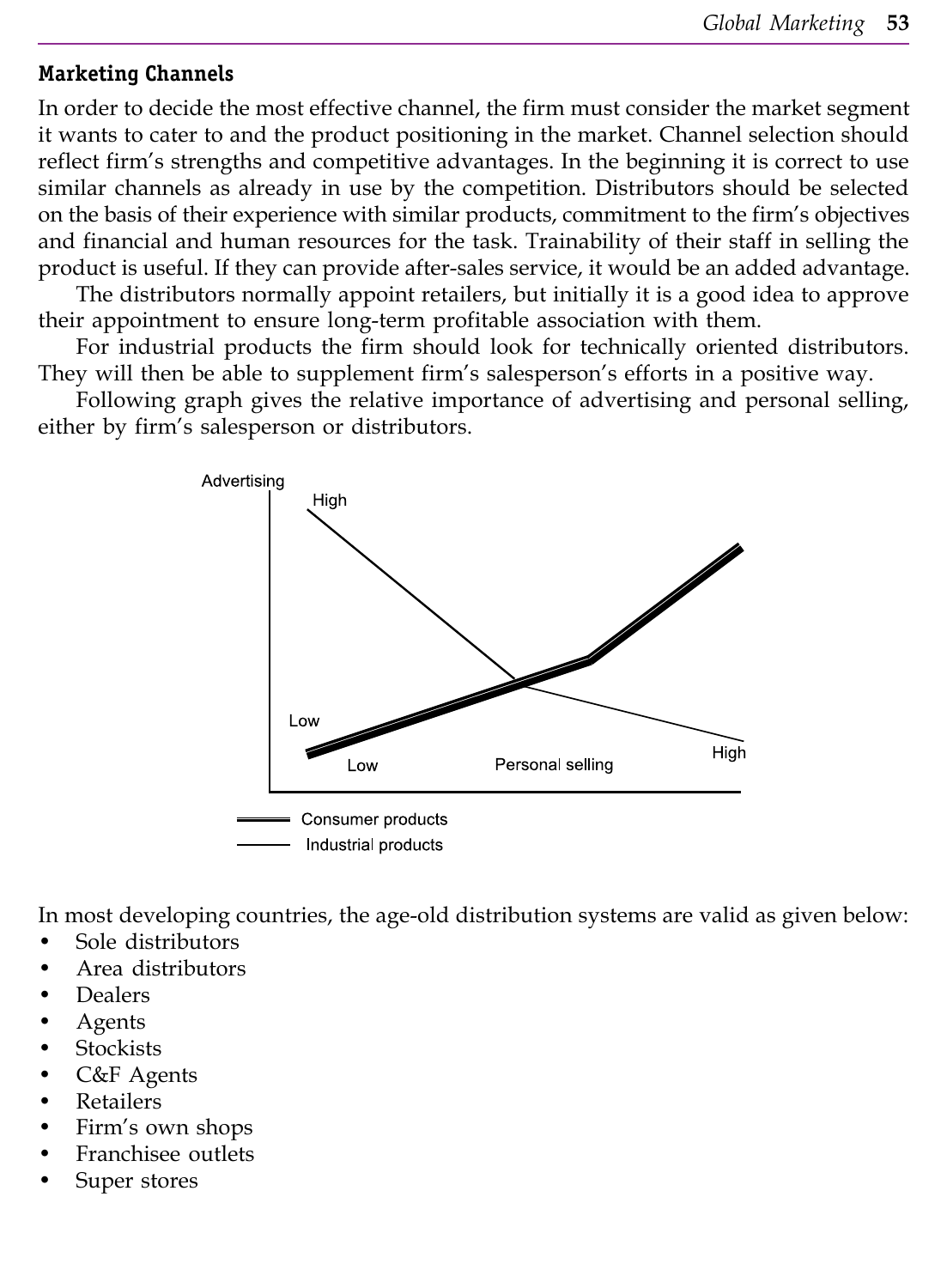In developed nations distribution through new channels like the Internet, teleshopping, personal door-to-door selling are gaining popularity.

#### **Countries in Economic Transitions**

Several developing countries referred to as *economies in transition* are generally characterised as having highly concentrated industries, large state-owned sectors, and inefficient firms operating in markets insulated by trade barriers. While many of these countries have adopted policies of trade liberalization, de-regulation and privatisation, a question arises as to whether market forces can be further strengthened. Others suggest that of liberalization international trade is sufficient to promote competition. While some others argue that even if competition law is considered desirable in the abstract, the probability of improper enforcement, misuse of bureaucratic power or regulatory capture is so high in developing and transition market economies that the expected costs of such legislation outweigh the possible benefits a competition (anti-trust) law. And whether such strengthening of market forces will result in higher economic growth? There are divergent views on these issues. Some argue that promotion of competition may not always be conducive to industrial growth and international competitiveness.

What kind of competition policy needs would emerge during this transition process? Are these needs important enough to be addressed by specific policy initiatives? While there is limited consensus on the competition policy needs for developing countries, three inter-related issues are being increasingly recognized:

Competition policy needs may differ according to levels of economic development of a nation.

Competition law is just one of the various public policies that impinge on the competitive environment of an economy. Consequently, the linkages between various policy initiatives and their combined effect on competition, efficiency and growth need to be understood before identifying the key parameters of competition policy and the scope of competition law.

The institutional framework is critical for the efficacy of competition law.

The countries differ in terms of levels of development and several structural features. These include size and sector diversification of the economy (e.g., importance of the service and manufacturing sectors), status of the financial markets, levels of concentration across industries, role of multinational corporations (MNCs) and state owned enterprises (SOEs, or PSUs-Public Sector Undertakings) and the degree of openness (import/export penetration). These countries also differ in terms of past and current policy regimes. While some of them have liberalised their policies in recent years, the extent of such liberalisation (e.g., deregulation, privatisation, trade liberalisation, openness to foreign direct investment, FDI etc.) differs across nations. Besides, not all of them have gone through the structural adjustment programmes.

Given the differences across countries and the three general issues raised above, this paper pools together the analysis/information contained in the seven country reports and papers to gain insights into the links between economic development and competition policy. In order to do that it focuses on two questions: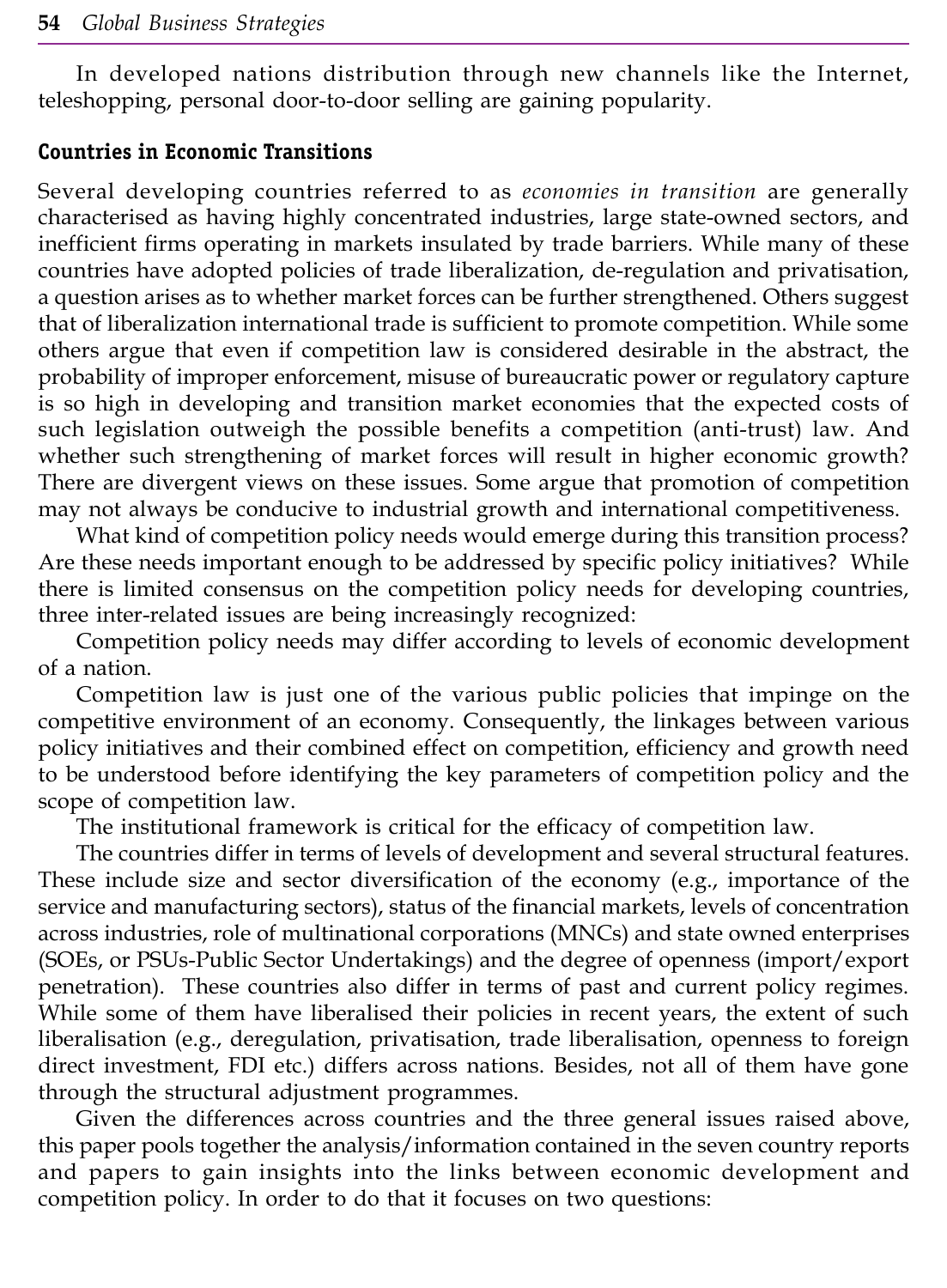How the structural and policy differences affect competition policy requirements? Given these requirements, what are the emerging substantive and administrative needs of competition law?

#### **Socioeconomic Profile and the Developmental Context**

It is evident that the socioeconomic factors differ significantly in terms of population size, size of the economy, per capita incomes, human development, industrial structure and exposure to the world economy. Are the competition policy requirements the same across these countries? On what parameters they should differ? Some key socioeconomic aspects of the countries are summarised here to highlight the importance of the development context of competition policy.

#### *Some Structural Features*

Apart from the differences in size (in terms of population and income), which varies significantly across countries a few interesting differences need to be highlighted:

In all nations, except South Africa and to some extent Zambia, agriculture is an important sector. However, even among the remaining countries, contribution to GDP varies a great deal; it is as high as 48 per cent in Tanzania and as low as 21 per cent in Sri Lanka.

The tertiary sector is the most important contributor to GDP in all countries and has improved its share during the 1990s. This sector has gained at the cost of agriculture and manufacturing. For example, the tourism sector is very important in Kenya and Tanzania.

During the 1990s, the relative decline in the manufacturing sector has been most striking in Zambia where it fell from 32 to 11 per cent. The manufacturing sector was most thin in Tanzania. Moreover, only India and South Africa, the two relatively large economies, can claim to have a diversified manufacturing sector.

Information on the levels of concentration (in distribution of assets and market shares in different industry groups) is sketchy but it seems to be high in most countries.

# *Role of FDI and Cross-border Mergers*

Apart from exports and imports, another important aspect of an economy's 'openness' is the role of cross-border mergers and acquisition (M&A) activity and foreign direct investment.

All countries have seen cross-border M&A activity in recent years. While in terms of absolute values of these transactions, South Africa, India and Pakistan are way ahead of the others, as a proportion of GDP, these transactions seem to be quite important in Zambia and South Africa and not so much in India.

Cross-border M&A activity by local firms is somewhat significant only in South Africa and to some extent India.

As in the case of M&A activity while quantum of inward FDI flows & stock is significant only for India and South Africa, its share in investment and GDP is high in Zambia, Pakistan, Sri Lanka and South Africa; the share in India is actually the least.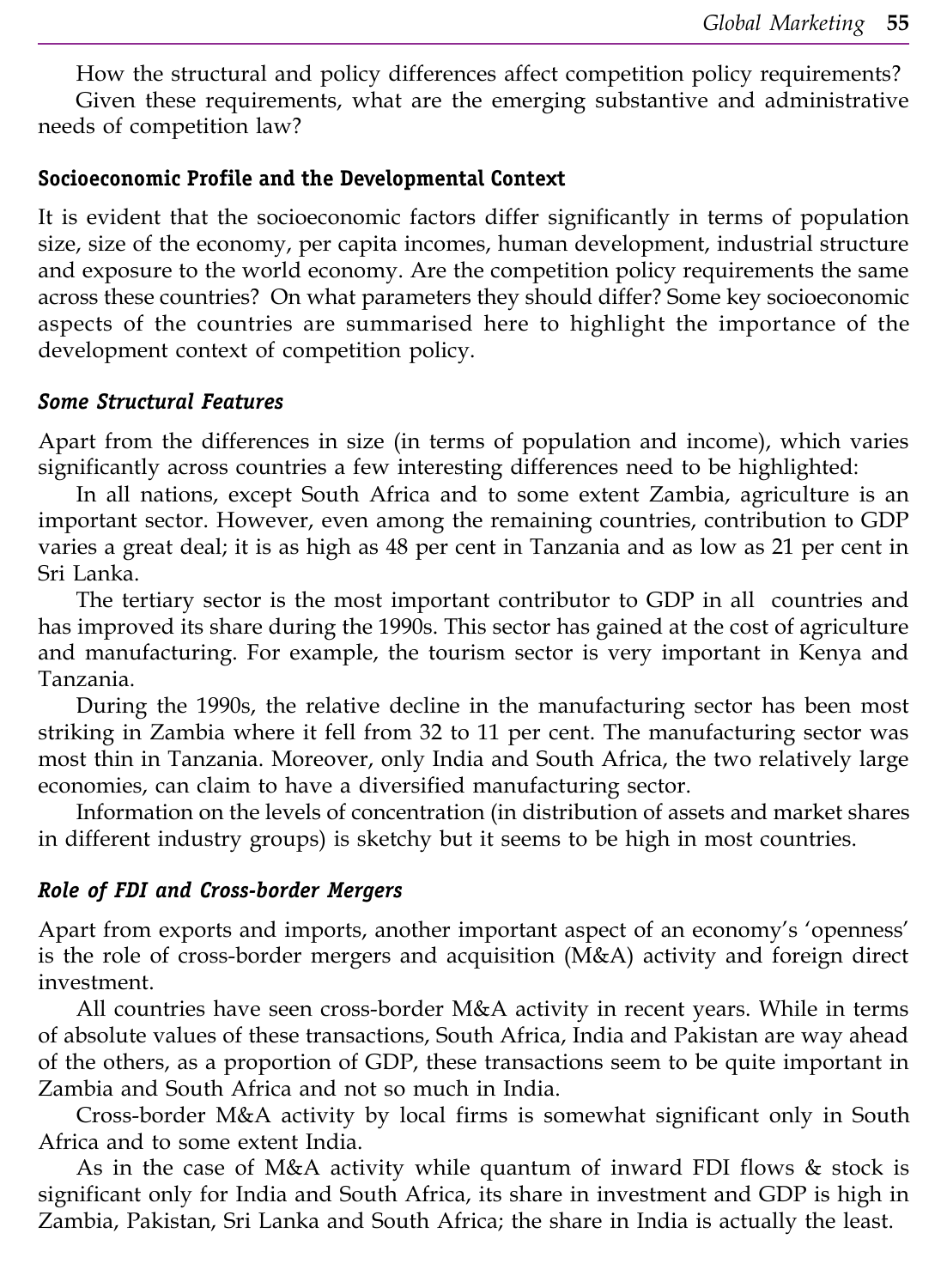The firm has to take a decision about going overseas, where it has to take the following into consideration:

- 1. The number of countries to be decided  $-\frac{2}{3}/4$  at a time. To find out if there are commonalties in the markets of these countries or are they totally dissimilar in nature. This information would be of use while planning country specific marketing strategies.
- 2. To understand the comparative distance of the countries and the available logistic support for transportation of goods to the countries.
- 3. To understand special market needs that help in omitting the countries not favourable for the firm's products and other Ps.
- 4. To verify the assumptions made about the market in the initial shortlisting stage.
- 5. To do market segmentation and decide the most appropriate segment suited to the firm.
- 6. To understand the actual needs of the selected segment, the benefits the segment customers are looking for in the products of the firm.
- 7. The actual size of the market (this should be as accurately assessed as possible with the help of data, records available and a primary survey to be conducted by experts in the field, who are familiar with the market).
- 8. To know the competitors, both the large as also the small ones, their strengths and weaknesses. (do a SWOT Analysis)
- 9. To look at the competitor's 4 Ps; are they based on global multi-domestic or hybrid strategy.
- 10. To plan the firm's market share and profit margins, both on a short-term and longterm perspective.
- 11. To understand the countries currency, its fluctuations over the past three years.
- 12. To know the situation regarding the Balance of Payment between India and the other countries.
- 13. Use Mckinsey's 7S model to understand firms 7S namely—Structure, Skills, Style, Systems, Strategy, Shared Values, and Staff.
- 14. At this stage the firm has to plan its 4Ps for the overseas markets.
- 15. Next, the teams are formed and given targets to achieve with responsibility and accountability
- 16. As the business starts, the firm has to place a control mechanism in place to ensure that the targets are met or corrective steps can be taken on the initial default itself.

# **Global Trade**

Most of the global trade depends on merchandise export and import. The countries want that their exports overall should be greater than their imports. This gives them edge over the countries, which are importing from them as the balance of payment remains with them and they remain net foreign currency earners.